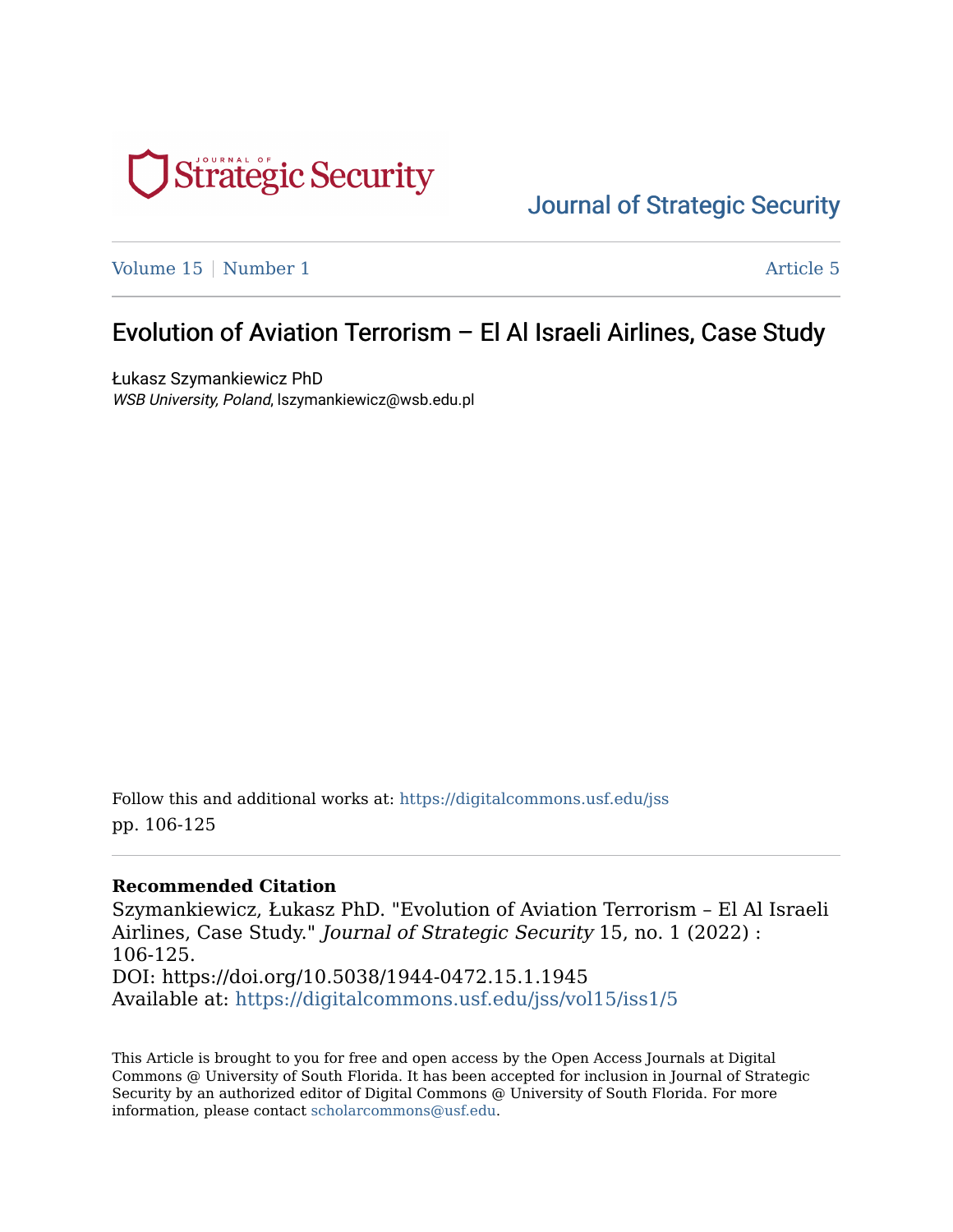# **Evolution of Aviation Terrorism – El Al Israeli Airlines, Case Study**

#### Abstract

The research problem of this article is the process of evolution of aviation terrorism over the years as illustrated by attacks against El Al airlines, with special reference to the research perspective of the security system. The author embarks on verifying the hypothesis that aviation terrorism is changing phenomenon which has been accompanied over the years by increasingly brutal methods and effects of the attacks, transforming aviation terrorism from a medium of communication to a tool for causing maximum damage. Employing the genealogical method, the author analysed 52 terrorist attacks from the years 1968 to 2012, whereby he attempted to answer the research question of "How has the phenomenon of aviation terrorism evolved over the years?"

This article is available in Journal of Strategic Security: [https://digitalcommons.usf.edu/jss/vol15/iss1/](https://digitalcommons.usf.edu/jss/vol15/iss1/5) [5](https://digitalcommons.usf.edu/jss/vol15/iss1/5)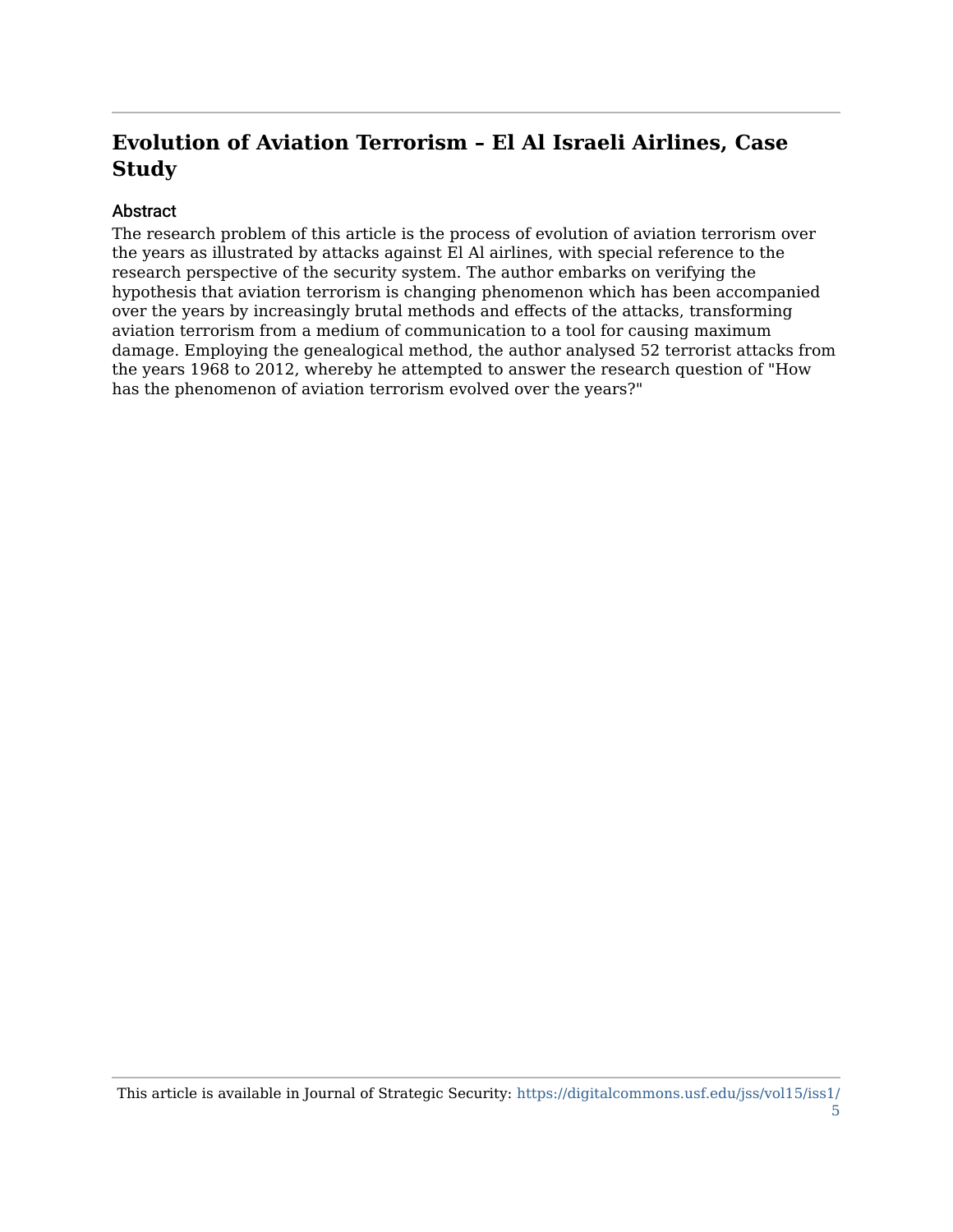# **Introduction**

The term aviation terrorism stems from the sectoral division of terrorism and is categorised among the most serious threats to civil air transport. The research problem of this article encompasses the process of evolution of aviation terrorism over the years, using the example of El Al Israel Airlines as a target of an attack. The hypothesis is aviation terrorism is a changing phenomenon, which has been accompanied over the years by increasingly brutal methods of attacks, transforming aviation terrorism from a medium of communication to a tool for causing maximum damage. The transformation is not only a product of changes in the ideological motivations of terrorists, but arises also from advances in security systems in civil aviation, which continues to be an attractive target of attacks.

To verify the hypothesis, the author will employ the genealogical method to attempt to answer the research question is, how has the phenomenon of aviation terrorism evolved over the years? To answer the question, the author assessed 52 attacks against various infrastructure elements in the years 1968 to 2012, from the first to the last attack on El Al, as of October 19, 2021. Terrorists have chosen El Al as the target of their attacks with full awareness and deliberation. Furthermore, attacks on that airline set new trends in attacks, as evidenced by the examples such as an aircraft hijack in 1968 and the first ever attack in the landside area in 1970. Finally, throughout its history El Al has faced key terrorist threats in civil aviation, such as

- Hijacking aircraft
- Attempting to blow up an aircraft in flight
- Engaging aircraft with man-portable air-defence systems (MANPADS) and firearms during landing, taxiing, and parking on the apron
- Attacking passengers in an airport's landside area (terminal and parking lot) with the use of firearms and grenades
- Hostage-taking situations with passengers
- Attacking airline personnel with the use of firearms
- Planting of improvised explosive devices (IEDs)
- Attacking El Al in a cargo terminal
- Simultaneously attacking the airline from different places, and
- Conducting suicide attacks.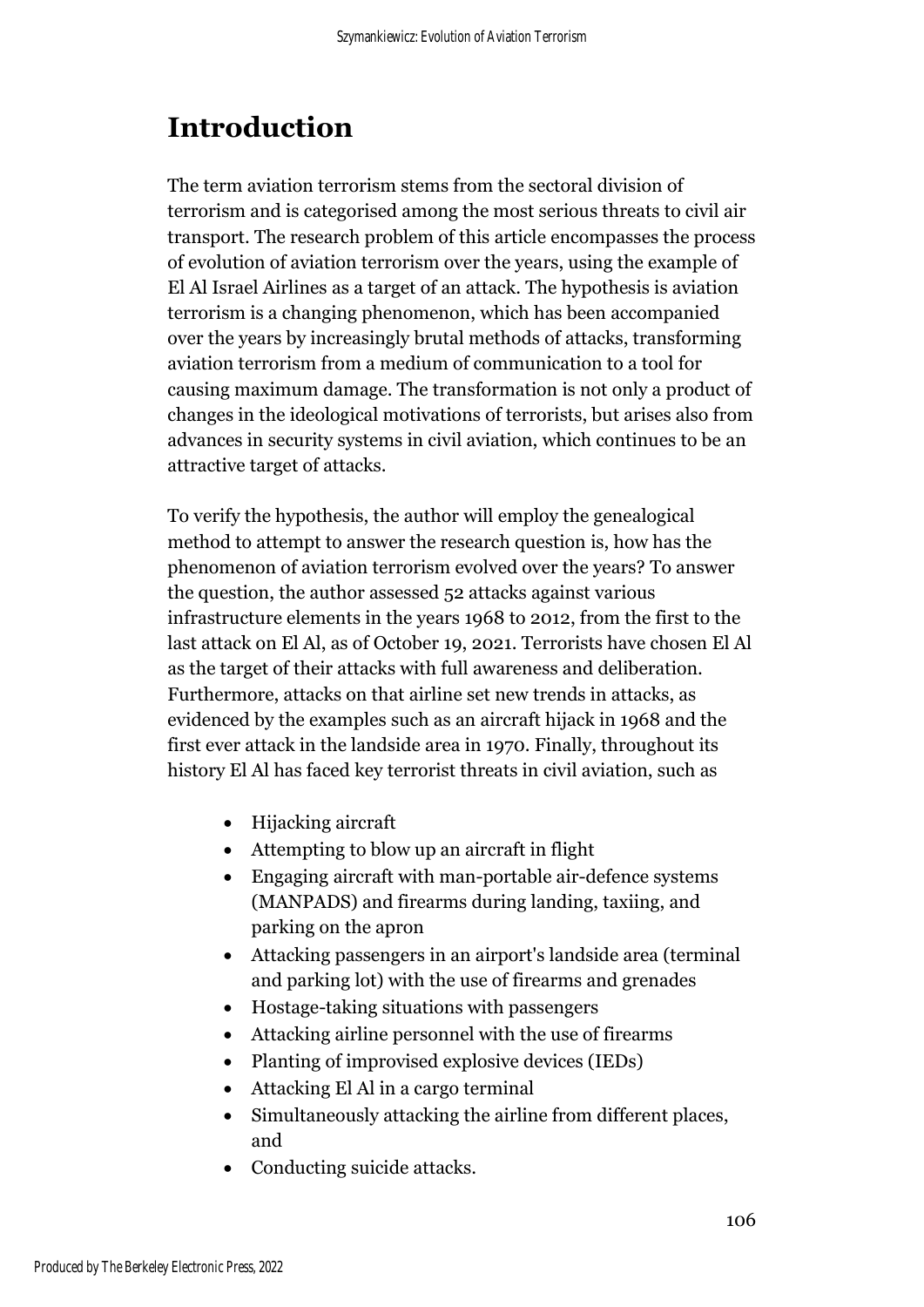## Materials and Methods

There is no single universal definition of aviation terrorism. Definitions of terrorist acts may be aided by the list of acts of unlawful interference contained in Annex 17 to the Chicago Convention, which are defined as acts or attempted acts such as to jeopardize the safety of civil aviation, including

- Unlawful seizure of aircraft
- Destruction of aircraft in service
- Hostage-taking on board aircraft or on aerodromes
- Forcible intrusion on board an aircraft, at an airport or on the premises of an aeronautical facility
- Introduction on board an aircraft or at an airport of a weapon or hazardous device or material intended for criminal purposes
- Use of an aircraft in service for the purpose of causing death, serious bodily injury, or serious damage to property or environment, and
- Communication of false information such as to jeopardize the safety of an aircraft in flight or on the ground, of passengers, crew, ground personnel or the public, at an airport or on the premises of a civil aviation facility. 1

Every act of unlawful interference is not tantamount to a terrorist incident. The important terms are the purposefulness and unlawfulness. 2

Before embarking on an analysis, one needs to differentiate a terrorist operation from a terrorist attack. A terrorist operation is a planned operation which includes the following elements:

- Intention
- Reconnaissance and selection of the target of the attack (object)
- Development of an action plan
- Preparation of the attack
- Execution of the attack
- Exploitation of the benefits obtained during the attack.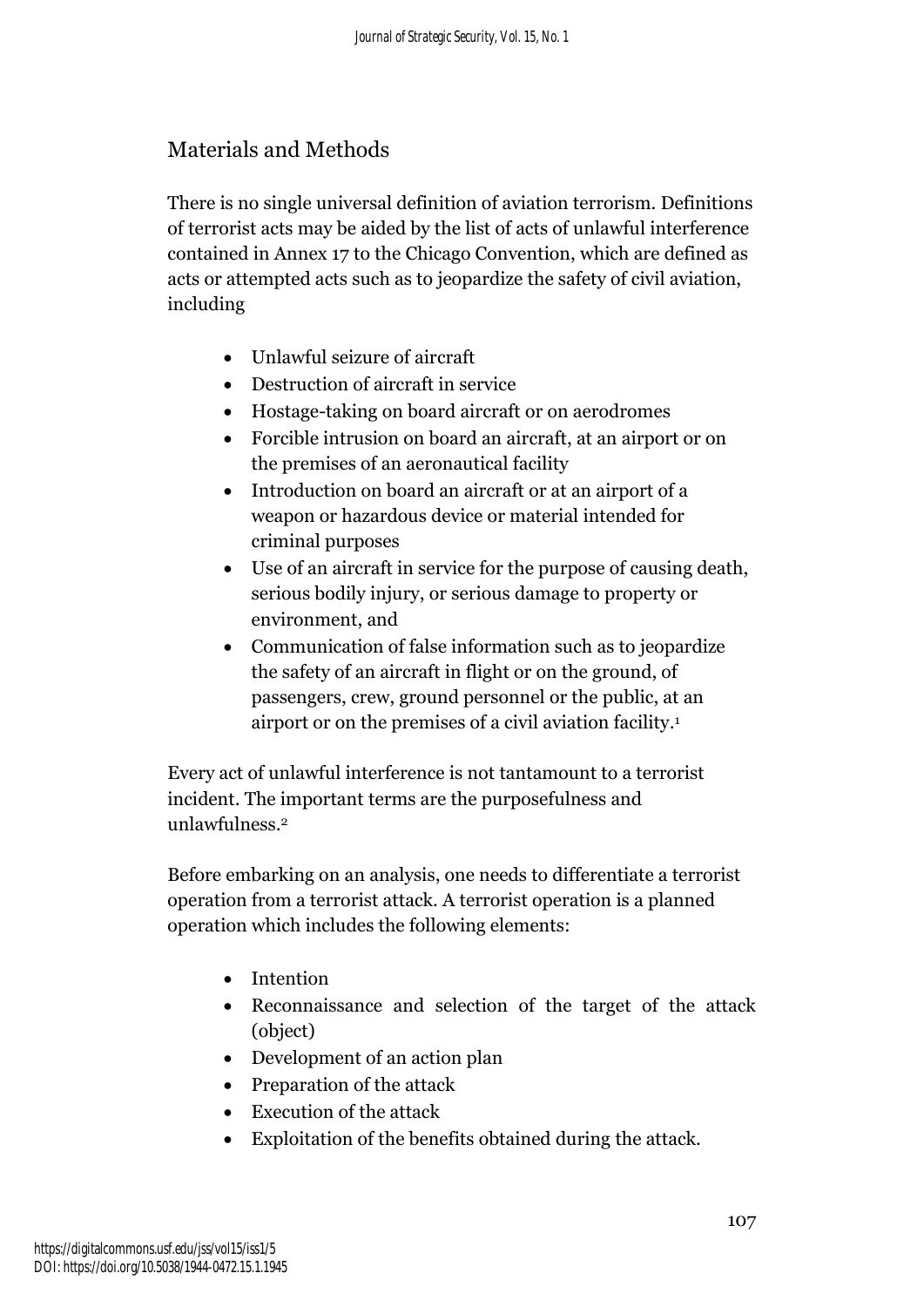In this context, an attack is an element of a terrorist operation. Characteristically, it is the most destructive stage of an operation and the sum of the four elements that precede it. The relevance of differentiating between an attack and operation is important for the development of the safety philosophy and design of security systems, particularly ones dedicated to countering terrorism.

Having analysed such sources as Global Terrorism Database, *Terrorist Incidents Against Jewish Communities and Israeli Citizens Abroad, 1968–2003*, and *Chronology of Aviation Terrorism: 1968-2004*, the author compiled a list of 52 terrorist attacks against El Al. <sup>3</sup> The Table 1 contains dates of attacks; locations (in the case of aircraft hijacking, the location of the attack is considered to be the place of departure, which is supported by the research perspective of the security system, as it is important to identify where the security failed); the object of the attack; the name of the terrorist organisation; the method of the attack; information on the victims and injured as well as killed and wounded terrorists; information whether the attack was successful—an IED attack is considered successful when it involves an explosion, regardless of the number of victims, as this analysis does not include deliberations on secondary targets of attacks. Table 1 on the following page describes incidences of terrorist attacks on El Al Airlines from 1968 to 2012.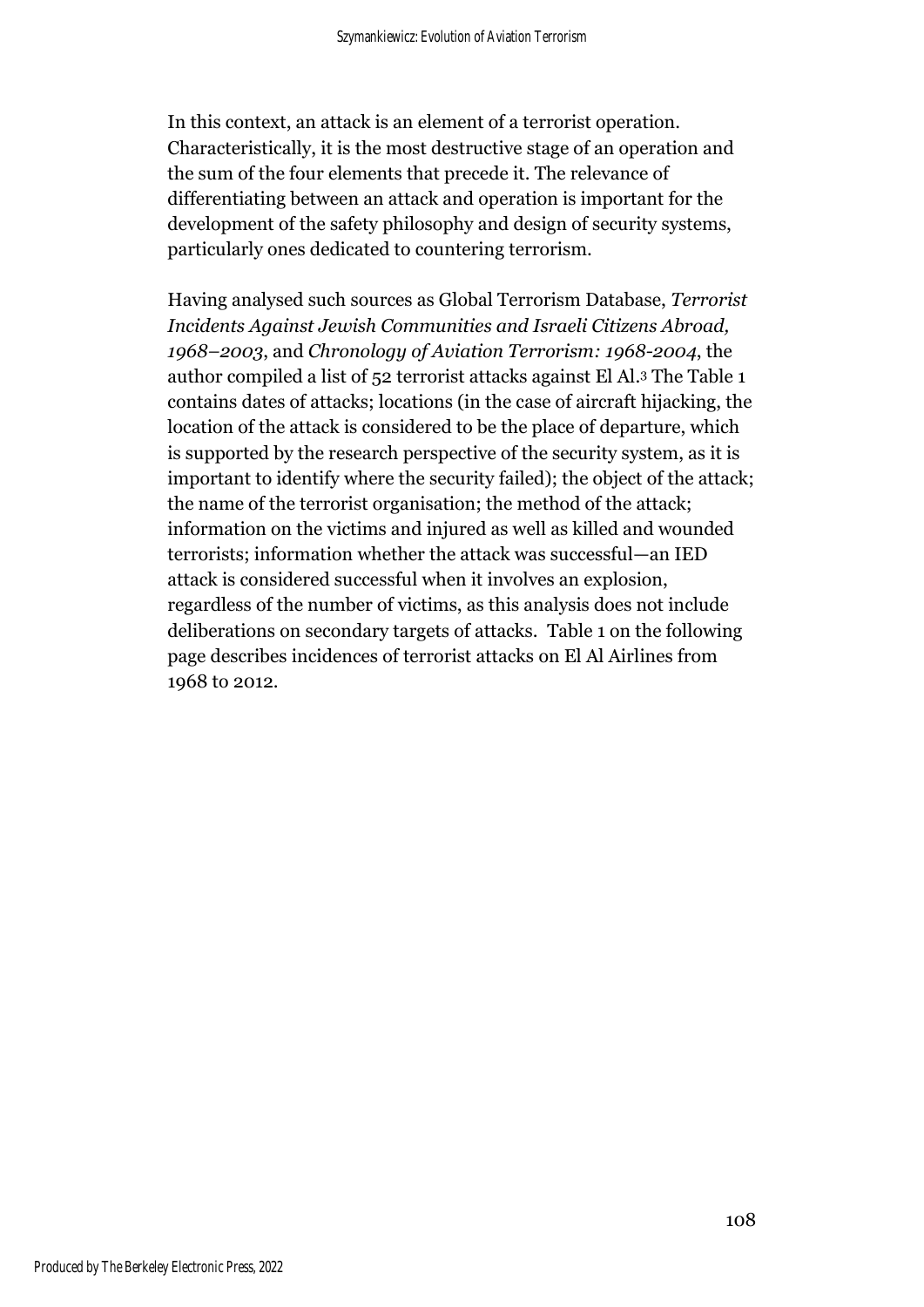|  | Table 1. Terrorist Attacks on El Al Israel Airlines from 1968 to 2012 |  |  |  |  |  |  |  |
|--|-----------------------------------------------------------------------|--|--|--|--|--|--|--|
|--|-----------------------------------------------------------------------|--|--|--|--|--|--|--|

| <b>Date</b> | Location                | Object of     | <b>Attacker</b> | <b>Method of</b>  | Victims /         | <b>Successful</b> |
|-------------|-------------------------|---------------|-----------------|-------------------|-------------------|-------------------|
|             |                         | <b>Attack</b> |                 | <b>Attack</b>     | <b>Injured</b>    | <b>Attack?</b>    |
|             |                         |               |                 |                   | Killed / Injured  |                   |
|             |                         |               |                 |                   | <b>Terrorists</b> |                   |
| 7/22/1968   | Rome-Tel Aviv<br>flight | Aeroplane     | <b>PFLP</b>     | Hijacking. IED    | 0/0               | Yes               |
| 12/16/1968  | Athens                  | Aeroplane     | <b>PFLP</b>     | Automatic         | 1/1               | Yes               |
|             |                         |               |                 | weapons and       |                   |                   |
|             |                         |               |                 | grenade launcher  |                   |                   |
|             |                         |               |                 | fire during       |                   |                   |
|             |                         |               |                 | aeroplane taxiing |                   |                   |
| 2/13/1969   | Zurich.                 | Aeroplane     | <b>PFLP</b>     | Automatic         | 4/3               | Yes               |
|             | Amsterdam-              |               |                 | weapons fire      |                   |                   |
|             | Zurich-Tel Aviv         |               |                 | during aeroplane  |                   |                   |
|             | flight                  |               |                 | take-off          |                   |                   |
| 2/10/1970   | Munich                  | Coach with    | <b>PFLP</b>     | Automatic         | 1/11              | Yes               |
|             |                         | passengers    |                 | weapons fire and  |                   |                   |
|             |                         |               |                 | grenades          |                   |                   |
| 4/15/1970   | Istanbul                | Office        | no data         | <b>IED</b>        | 0/0               | Yes               |
|             |                         |               | available       |                   |                   |                   |
| 06/09/1970  | Tehran                  | Office        | <b>PFLP</b>     | <b>IED</b>        | n/a               | Yes               |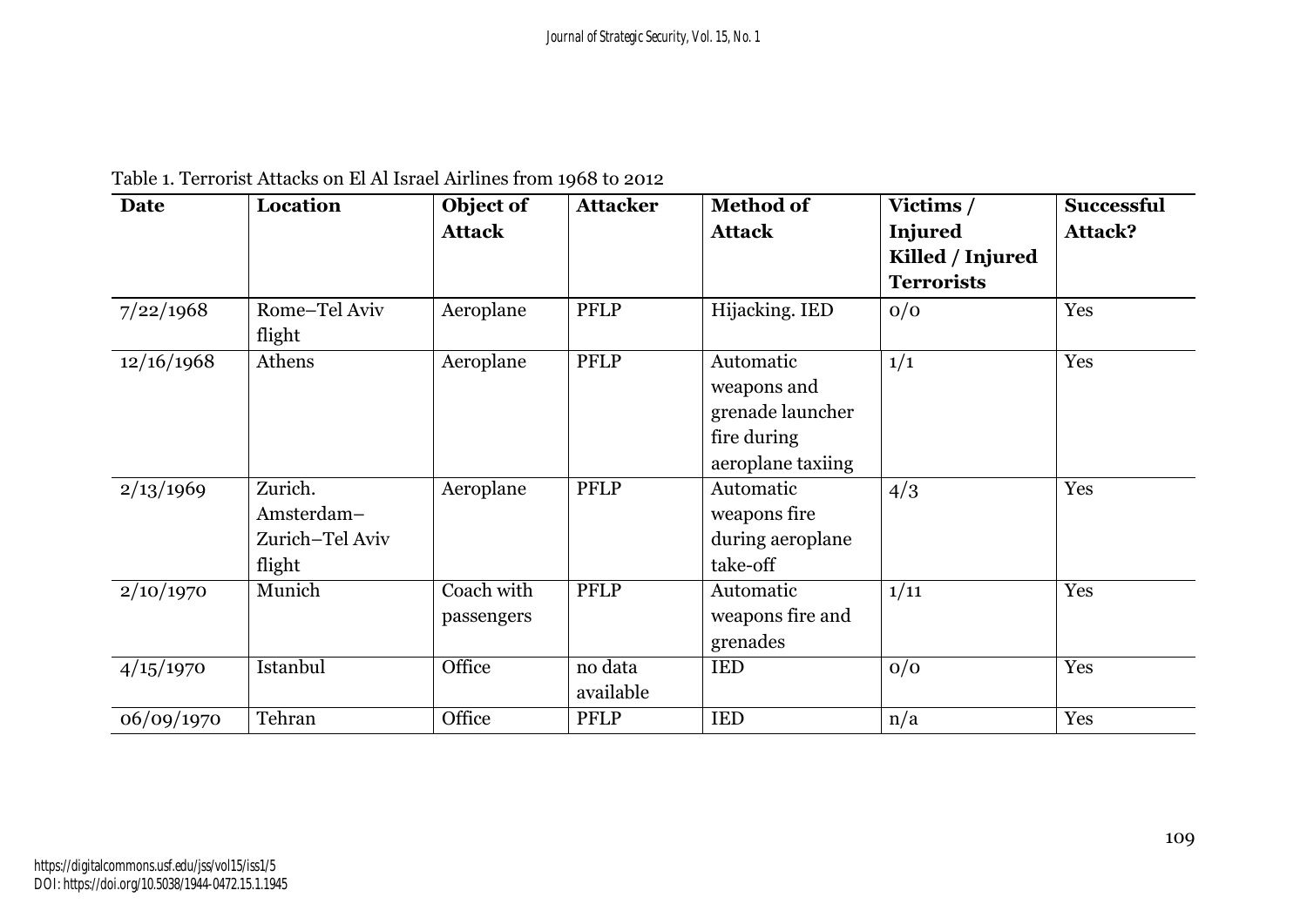| Date       | Location                                             | Object of<br><b>Attack</b> | <b>Attacker</b>           | <b>Method of</b><br><b>Attack</b>     | Victims /<br><b>Injured</b><br>Killed / Injured<br><b>Terrorists</b> | <b>Successful</b><br>Attack? |
|------------|------------------------------------------------------|----------------------------|---------------------------|---------------------------------------|----------------------------------------------------------------------|------------------------------|
| 09/06/1970 | Amsterdam. Tel<br>Aviv-Amsterdam-<br>New York flight | Aeroplane                  | LFWP, FSLN                | Hijacking. Small<br>arms and grenades | 0/0<br>1/0                                                           | N <sub>0</sub>               |
| 10/06/1970 | London                                               | Office                     | no data<br>available      | <b>IED</b>                            | 0/0                                                                  | N <sub>o</sub>               |
| 08/28/1971 | Rome. Destination<br>Rome-Tel Aviv                   | Aeroplane                  | <b>PFLP</b>               | Air sabotage. IED                     | 0/0                                                                  | No                           |
| 09/01/1971 | London                                               | Aeroplane                  | PFLP-GC                   | Air sabotage. IED                     | 0/0                                                                  | N <sub>o</sub>               |
| 09/20/1971 | London.<br>Destination<br>London-Lydda               | Aeroplane                  | no data<br>available      | Air sabotage. IED                     | 0/0                                                                  | N <sub>0</sub>               |
| 08/16/1972 | Rome-Tel Aviv                                        | Aeroplane                  | PFLP-GC                   | Air sabotage. IED                     | 0/4                                                                  | Yes                          |
| 10/13/1972 | Paris                                                | Office                     | no data<br>available      | <b>IED</b>                            | 0/0                                                                  | No                           |
| 03/04/1973 | New York                                             | Cargo<br>terminal          | <b>Black</b><br>September | <b>IED</b>                            | 0/0                                                                  | N <sub>o</sub>               |
| 04/04/1973 | Rome                                                 | Aeroplane                  | <b>PFLP</b>               | <b>IED</b>                            | 0/0                                                                  | $\rm No$                     |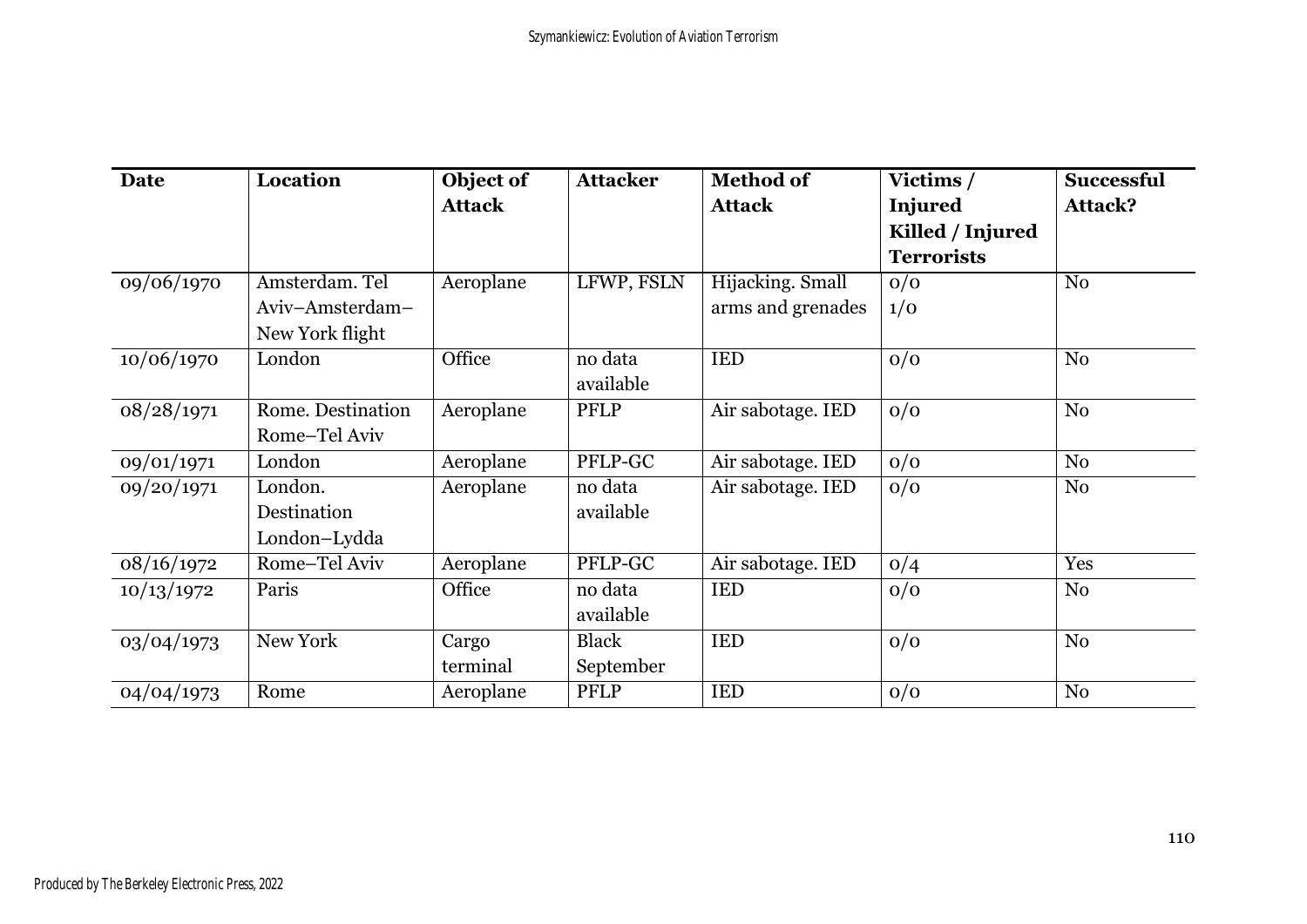| <b>Date</b> | <b>Location</b> | Object of       | <b>Attacker</b> | <b>Method of</b>  | Victims /         | <b>Successful</b> |
|-------------|-----------------|-----------------|-----------------|-------------------|-------------------|-------------------|
|             |                 | <b>Attack</b>   |                 | <b>Attack</b>     | <b>Injured</b>    | <b>Attack?</b>    |
|             |                 |                 |                 |                   | Killed / Injured  |                   |
|             |                 |                 |                 |                   | <b>Terrorists</b> |                   |
| 04/27/1973  | Rome            | <b>Employee</b> | <b>Black</b>    | no data available | 1/0               | Yes               |
|             |                 |                 | September       |                   |                   |                   |
| 09/05/1973  | Rome            | Aeroplane       | <b>Black</b>    | <b>MANPADS</b>    | 0/0               | N <sub>o</sub>    |
|             |                 |                 | September       |                   |                   |                   |
| 01/13/1975  | Paris           | Aeroplane       | <b>PFLP</b>     | <b>MANPADS</b>    | 0/3               | Yes               |
| 01/19/1975  | Paris           | Passengers on   | PFLP            | Hostage taking.   | 0/20              | Yes               |
|             |                 | aerodrome       |                 | Automatic         |                   |                   |
|             |                 |                 |                 | weapons and       |                   |                   |
|             |                 |                 |                 | grenades          |                   |                   |
| 01/25/1976  | Nairobi         | Aeroplane       | PFLP and        | <b>MANPADS</b>    | 0/0               | N <sub>o</sub>    |
|             |                 | during          | <b>Baader</b>   |                   |                   |                   |
|             |                 | parking         | Meinhof         |                   |                   |                   |
| 08/11/1976  | Istanbul        | Office          | <b>PFLP</b>     | Automatic         | 4/17              | Yes               |
|             |                 |                 |                 | weapons fire and  |                   |                   |
|             |                 |                 |                 | grenades          |                   |                   |
| 11/06/1976  | Istanbul        | Office          | <b>THKO</b>     | IED               | O/1               | Yes               |
| 05/20/1978  | Paris           | Passengers      | PFLP            | Automatic         | 5/3               | Yes               |
|             |                 |                 |                 | weapons fire. IED |                   |                   |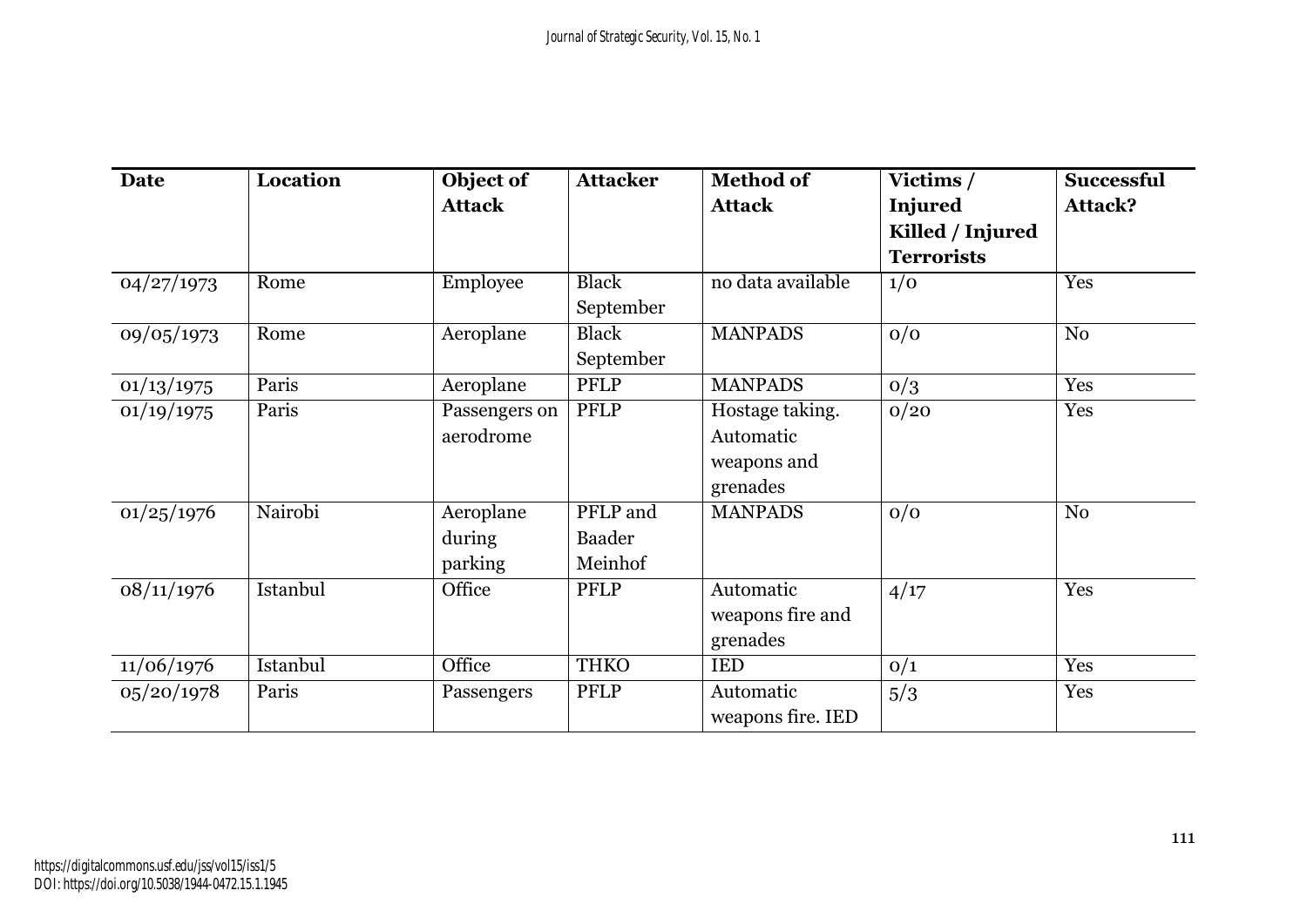| Date       | Location                     | Object of<br><b>Attack</b> | <b>Attacker</b>      | <b>Method of</b><br><b>Attack</b>         | Victims /<br><b>Injured</b><br>Killed / Injured<br><b>Terrorists</b> | <b>Successful</b><br><b>Attack?</b> |
|------------|------------------------------|----------------------------|----------------------|-------------------------------------------|----------------------------------------------------------------------|-------------------------------------|
| 08/20/1978 | London, a stop at a<br>hotel | Crew                       | PFLP                 | Automatic<br>weapons fire and<br>grenades | 2/9                                                                  | Yes                                 |
| 04/16/1979 | <b>Brussels</b>              | Aeroplane,<br>passengers   | <b>Black March</b>   | Fire arms and<br>grenades                 | 0/12                                                                 | Yes                                 |
| 12/09/1979 | Rome                         | Aeroplane                  | <b>NAR</b>           | <b>IED</b>                                | 0/3                                                                  | Yes                                 |
| 01/02/1980 | Istanbul                     | Employee                   | <b>MLSPB</b>         | Automatic<br>weapons fire                 | 1/0                                                                  | Yes                                 |
| 02/18/1980 | Rome                         | Office                     | <b>ASALA</b>         | <b>IED</b>                                | O/1                                                                  | Yes                                 |
| 04/21/1980 | Zurich                       | Aeroplane                  | <b>PLO</b>           | Air sabotage, IED                         | 0/0                                                                  | N <sub>0</sub>                      |
| 01/19/1981 | Copenhagen                   | Office                     | no data<br>available | no data available                         | O/1                                                                  | Yes                                 |
| 05/15/1981 | Rome                         | Office                     | 15 May Org.          | <b>IED</b>                                | 0/0                                                                  | Yes                                 |
| 05/16/1981 | Istanbul                     | Office                     | 15 May Org.          | <b>IED</b>                                | 0/0                                                                  | Yes                                 |
| 08/09/1981 | Rome                         | Office                     | 15 May Org.          | <b>IED</b>                                | 0/2                                                                  | Yes                                 |
| 10/07/1981 | Rome                         | Office                     | no data<br>available | IED                                       | O/1                                                                  | Yes                                 |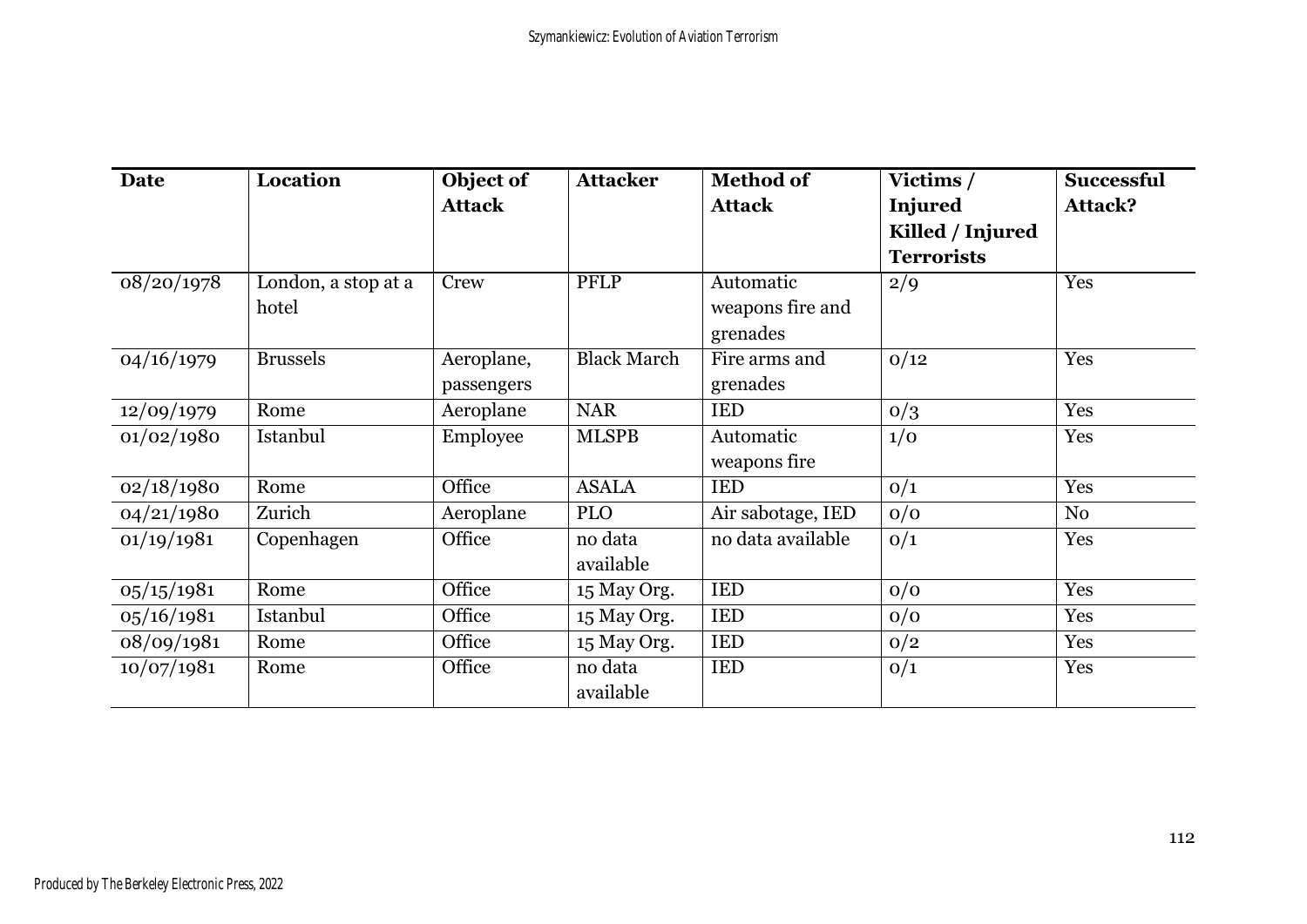| Date       | Location  | Object of     | <b>Attacker</b> | <b>Method of</b> | Victims /         | <b>Successful</b> |
|------------|-----------|---------------|-----------------|------------------|-------------------|-------------------|
|            |           | <b>Attack</b> |                 | <b>Attack</b>    | Injured           | <b>Attack?</b>    |
|            |           |               |                 |                  | Killed / Injured  |                   |
|            |           |               |                 |                  | <b>Terrorists</b> |                   |
| 01/09/1982 | Istanbul  | Office        | no data         | <b>IED</b>       | O/O               | Yes               |
|            |           |               | available       |                  |                   |                   |
| 03/28/1982 | Rome      | Office        | <b>PLO</b>      | <b>IED</b>       | 0/0               | Yes               |
| 07/31/1982 | Munich    | Passengers in | no data         | <b>IED</b>       | O/7               | Yes               |
|            |           | a terminal    | available       |                  |                   |                   |
| 11/12/1984 | Vienna    | Office        | no data         | <b>IED</b>       | 0/0               | Yes               |
|            |           |               | available       |                  |                   |                   |
| 08/25/1985 | Milan     | Office        | no data         | <b>IED</b>       | no data available | Yes               |
|            |           |               | available       |                  |                   |                   |
| 08/27/1985 | Istanbul  | Office        | no data         | <b>IED</b>       | 0/0               | Yes               |
|            |           |               | available       |                  |                   |                   |
| 09/30/1985 | Amsterdam | Office        | ANO, Fatah      | <b>IED</b>       | 0/0               | Yes               |
| 12/27/1985 | Rome      | Passengers in | <b>ANO</b>      | Automatic        | 16/81; 3/0        | Yes               |
|            |           | a terminal    |                 | weapons fire and |                   |                   |
|            |           |               |                 | grenades         |                   |                   |
| 12/27/1985 | Vienna    | Passengers in | <b>ANO</b>      | Automatic        | 4/38; 1/2         | Yes               |
|            |           | a terminal    |                 | weapons fire and |                   |                   |
|            |           |               |                 | grenades         |                   |                   |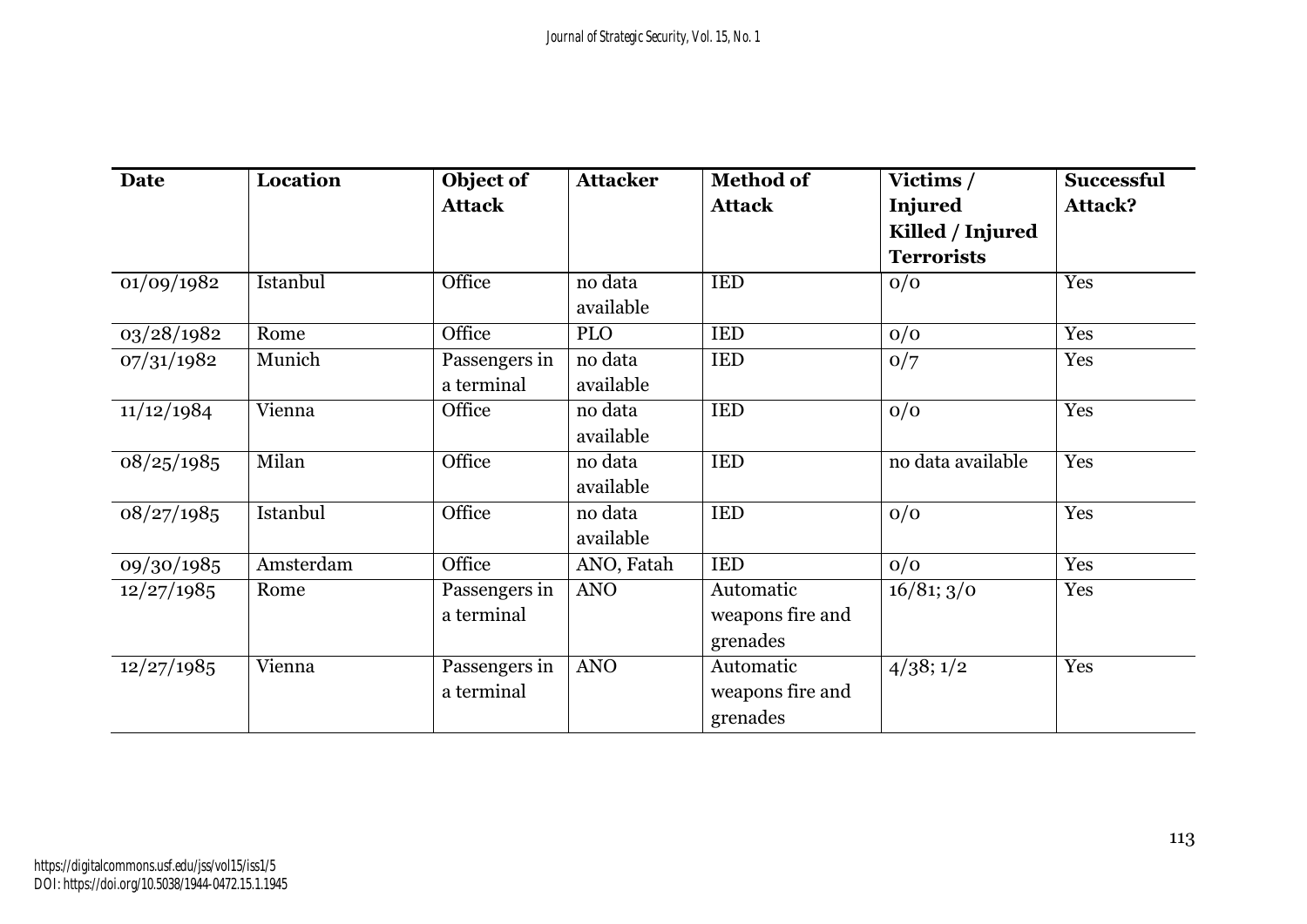| <b>Date</b> | <b>Location</b>                                | Object of<br><b>Attack</b>  | <b>Attacker</b>          | <b>Method of</b><br><b>Attack</b>         | Victims /<br><b>Injured</b>           | <b>Successful</b><br>Attack? |
|-------------|------------------------------------------------|-----------------------------|--------------------------|-------------------------------------------|---------------------------------------|------------------------------|
|             |                                                |                             |                          |                                           | Killed / Injured<br><b>Terrorists</b> |                              |
| 04/17/1986  | London. New York-<br>London-Tel Aviv<br>flight | Aeroplane                   | No affinity              | Air sabotage. IED                         | O/O                                   | N <sub>0</sub>               |
| 06/26/1986  | Madrid                                         | Passengers in<br>a terminal | Fatah                    | <b>IED</b>                                | O/13                                  | Yes                          |
| 12/07/1988  | Copenhagen                                     | Travel agency<br>office     | Anti-Zionist<br>Autonomy | no data available                         | no data available                     | Yes                          |
| 05/21/1990  | Istanbul                                       | Office                      | no data<br>available     | <b>IED</b>                                | no data available                     | Yes                          |
| 07/06/1990  | London                                         | Office                      | no data<br>available     | <b>IED</b>                                | 0/0                                   | N <sub>o</sub>               |
| 01/03/2001  | Zurich                                         | Office                      | RP                       | <b>IED</b>                                | 0/0                                   | Yes                          |
| 07/04/2002  | Los Angeles                                    | Passengers in<br>a terminal | No affinity              | Small arms fire,<br>knife attack          | 2/4;1/0                               | Yes                          |
| 11/18/2002  | Tel Avivi-Istanbul<br>flight                   | Aeroplane                   | No affinity              | Hijacking. Attacker<br>armed with a knife | 0/0                                   | N <sub>0</sub>               |
| 07/18/2012  | <b>Burgas</b>                                  | Passengers in<br>a coach    | Hezbollah                | <b>IED.</b> Suicide attack                | 6/30; 1/0                             | Yes                          |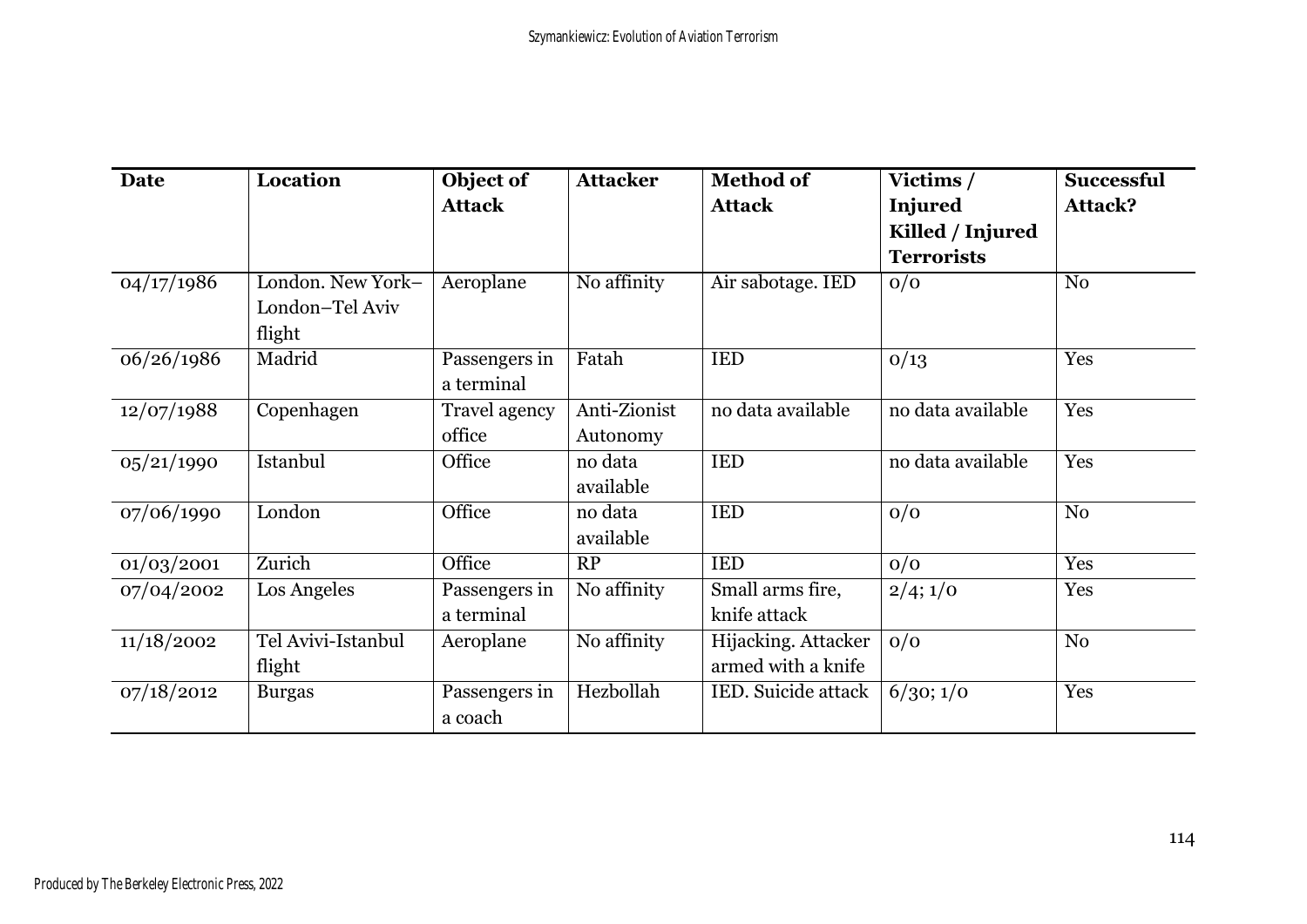Source: Author's adaptation from the Global Terrorism Database https://www.start.umd.edu/gtd/; Michael Whine, "*Terrorist Incidents Against Jewish Communities and Israeli Citizens Abroad, 1968–2003*," International Institute for Counter-Terrorism, December 20, 2003, https://www.ict.org.il/Article/893/Terrorist-Incidents-against-Jewish-Communities-and-Israeli-Citizens-Abroad-1968-2003#gsc.tab=0], Hillei Avihai, "*Chronology of Aviation Terrorism: 1968–2004*"

Acronyms:

ANO—Abu Nidal Organization

ASALA—Armenian Secret Army for the Liberation of Armenia

FSLN—Frente Sandinista de Liberación Nacional (Sandinista National Liberation Front)

MLSPB—Marksist Leninist Silahlı Propaganda Birliği (Marxist Leninist Armed Propaganda Union)

NAR—New Armenian Resistance Group

PFLP-GC—Popular Front for the Liberation of Palestine-General Command

PFLP—Popular Front for the Liberation of Palestine

PLO—Palestine Liberation Organization

RP—Revolutionary Perspective

THKO—Türkiye Halk Kurtuluş Ordusu (People'SPeople's Liberation Army of Turkey)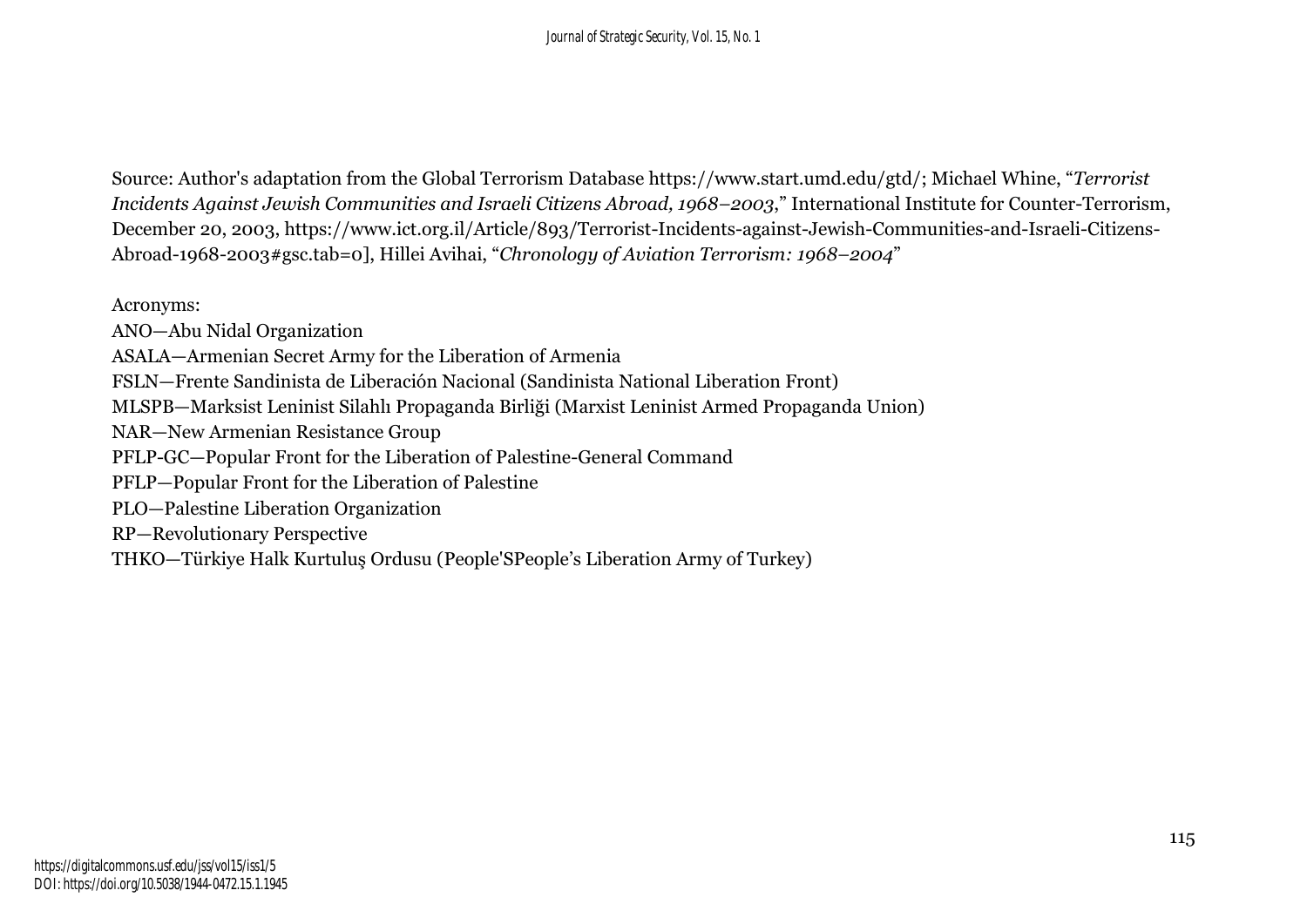Systematisation of the analysis of the perpetrators' *modus operandi* is aided by information contained in Table 2 regarding frequencies with which respective means of attack were used. The number of tools totalled 59, for in certain cases the terrorists used multiple means of attack.

| <b>Tool of attack</b>           | <b>Frequency of use</b> |
|---------------------------------|-------------------------|
| Improvised explosive device     | 33                      |
| Automatic weapons               |                         |
| Grenades                        |                         |
| Small arms                      | 2                       |
| Grenade launcher                |                         |
| Man-portable air-defence system |                         |
| Knife                           |                         |

**Table 2. Frequency of Use of Respective Means of Attack**

Source: Author's adaptation from the Global Terrorism Database, https://www.start.umd.edu/gtd/

#### Historical Process of Evolution of Aviation Terrorism

Aviation terrorism has been dominated by attacks on two targets in aviation infrastructure—aircraft and airports. <sup>4</sup> In 1970-2018, there were 1,358 terrorist incidents targeted against aviation, including 260 hijackings which accounted for the main method of attack.<sup>5</sup> It is considered that the first terrorist-like act took place in Peru in 1930, when Peruvian revolutionaries hijacked an aeroplane to drop propaganda leaflets. The first aircraft hijacking after World War II took place in Macao in 1948. The practice was sporadic until 1966. In 1967, 15 aircraft hijackings were reported, and the number grew 30 in 1968. 6 The growing incidence of civil aircraft hijackings triggered first attempts to analyse and categorise hijackings by the criteria of their nature and purpose. Four types of hijackings were distinguished:

- 1. Political escape, for example hijackings of aeroplanes in socialist countries.
- 2. Mental illness—aeroplanes hijacked by mentally disturbed individuals.
- 3. Sky banditry—desire for profit as the motive.
- 4. International terrorism—hijackings have a political context. 7

Of the four types of aircraft hijackings listed above, only one—number four—is considered as a manifestation of terrorism, which is supported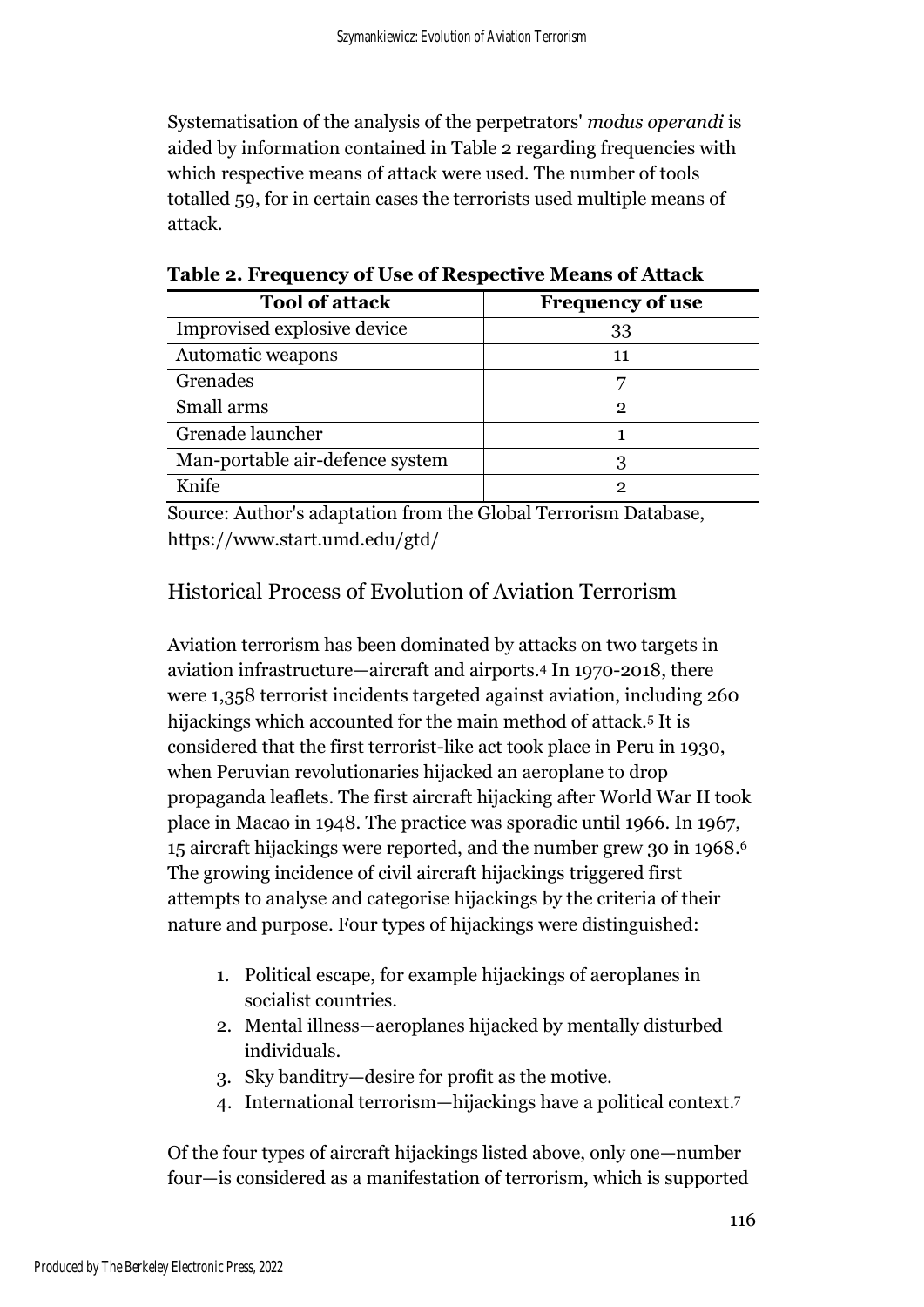by the political connotation of the perpetrators' motives. Type 1, the socalled political escape, is also politically motivated, but the escaping hijacker has a personal motive only.

The beginnings of the contemporary aviation terrorism date back to July 22, 1968, when three terrorists of the Popular Front for the Liberation of Palestine (PFLP) hijacked an El Al aeroplane flying from Rome to Tel Aviv. <sup>8</sup> That hijacking had three attributes that distinguished it from ones which had taken place before July 22, 1968, setting a new trend in aviation terrorism, for example:

- Change of course and destination was not the only purpose of the hijacking;
- The aeroplane was hijacked for political reasons; the passengers and crew became hostages whom the terrorists wanted to exchange for Palestinian prisoners;
- The choice of the airline was conscious and deliberate—in earlier hijackings, the carrier and aircraft had been chosen solely on the grounds of destination, therefore the aircraft served entirely to an end, for example escape. In the case of El Al, the airline was both a secondary target—the terrorists' intention to enter negotiations with Israel, exchange of the hostages for prisoners, ransom, and the primary target—El Al as a symbol of Israel. 9

The strategy of the Palestinian terrorists gave aviation terrorism an international character, which primarily attracted the attention of the world's public to Palestinians. George Habash, one of the PFLP leaders, substantiated the strategy in the following words: "When we hijack a plane it has more effect than if we killed a hundred Israelis in battle." 10 In 1976, Zehdi Labib Terzi, the main PLO observer to the United Nations, said: "The first several hijackings aroused the consciousness of the world and awakened the media and the world opinion much more effectively than twenty years of pleading at the United Nations." <sup>11</sup> Such a picture shows that aviation terrorism was initially limited to most often to aircraft hijackings, and that the terrorists intended to draw the attention of the world opinion to a specific problem, which somehow made aviation terrorism a means of communicating information.

Presentation of the evolution of aircraft hijacking methods, including chronology and categorisation by characteristic features, is aided by the breakdown of the political threat proposed by John Harrison. It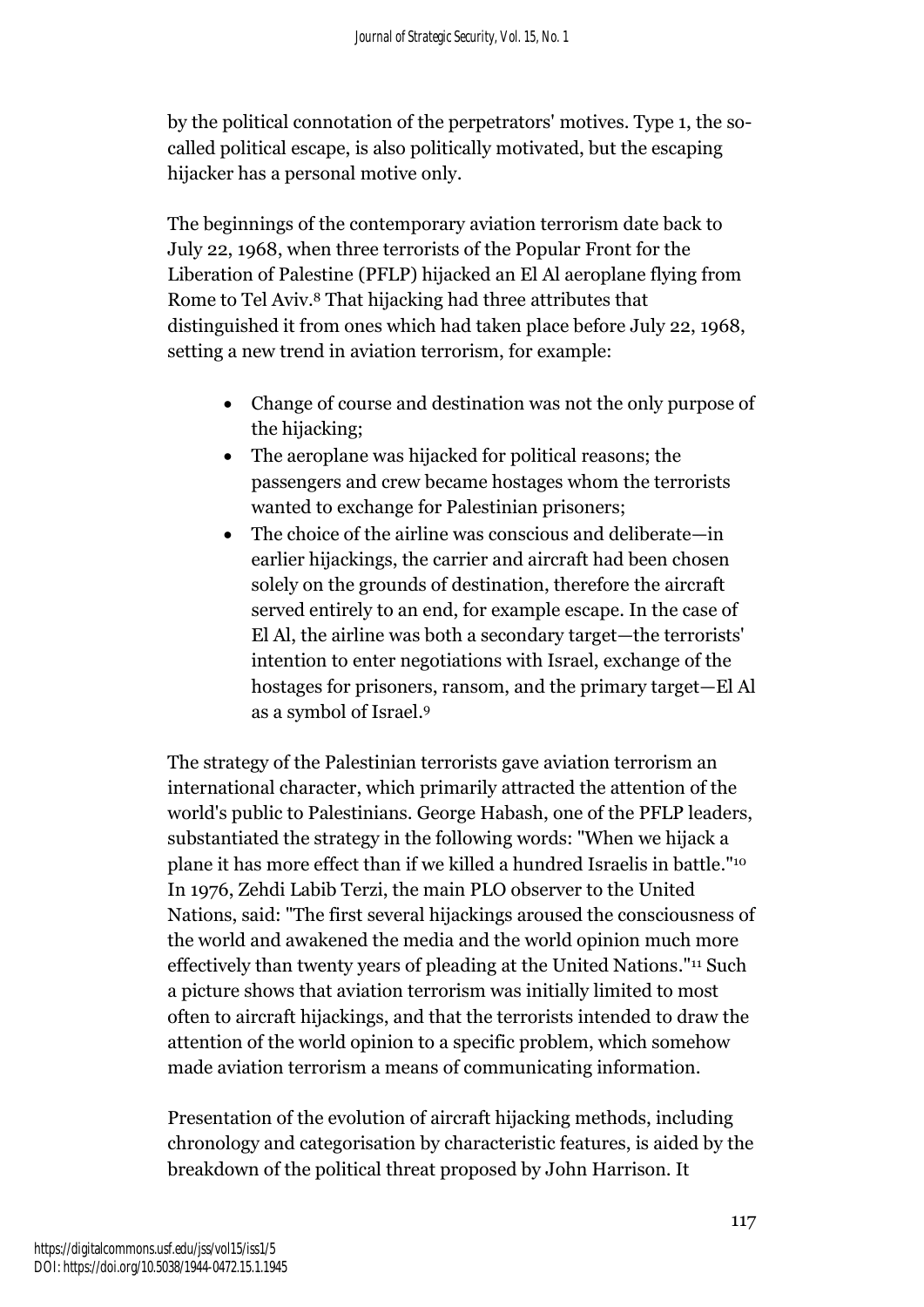distinguishes three phases of the political threat in aviation terrorism in the context of aircraft hijackings (see Table 3). 12

|    | <b>Phase   Period</b> | of   Characteristic features                                                                             |
|----|-----------------------|----------------------------------------------------------------------------------------------------------|
|    | occurrence            |                                                                                                          |
|    | 1948-1968             | Escape from political persecution.                                                                       |
| II | 1968-1994             | Intention to negotiate—hijacking to<br>achieve a political objective, exchange<br>hostages, take ransom. |
| Ш  | 1994–now              | Use of aircraft as a tool to cause the<br>maximum number of victims<br>and<br>maximum damage.            |

**Table 3. Three Phases of Political Threat** 

Source: Author's adaptation based on J. Harrison, *Aviation Security Practice and Education: 1968 Onward* [in:] A.R. Thomas (ed.), *Aviation Security Management, Vol. 1: The Context of Aviation Security Management*, London 2008, pp. 11-18.

Table 3 shows in a clear manner how aviation terrorism has evolved over the years. The first phase was characterised by sporadic unorganised escapes, most often from countries of the socialist bloc, in which the hijacker treated the aircraft solely as a means of transport. The hijackers of the second phase displayed membership in terrorist organisations, most often ones that fought for independence and/or pursued a left-wing agenda. Since the popularity of those organisations was boosted greatly by the patronage of the Soviet Union, the fall of the Union of Soviet Socialist Republics (USSR) was one on the main reasons which contributed to the end of that phase and finally reduced the appeal of the leftist ideology among terrorist organisations.

The third phase, as shown in the table above, started in 1994 and continues to this day. However, the timeframe is only a matter of convention and depends on arguments used. Among reasons behind the start of the third phase of terrorism is the argument that the fall of the USSR reduced the number of terrorist attacks carried out by leftwing and nationalistic organisations. On the other hand, the 1978-1979 Iranian Islamic revolution, during which its leader Ruhollah Khomeini called for suicide attacks, greatly contributed to the change in the methods of terrorist attacks and increase in the number of victims. The ideology promoting suicide attacks was imported to Palestine by Fathi Shaqaqi. <sup>13</sup> As a result of the revolution, the motives behind terrorist attacks shifted from political to religious. Convinced of their rights,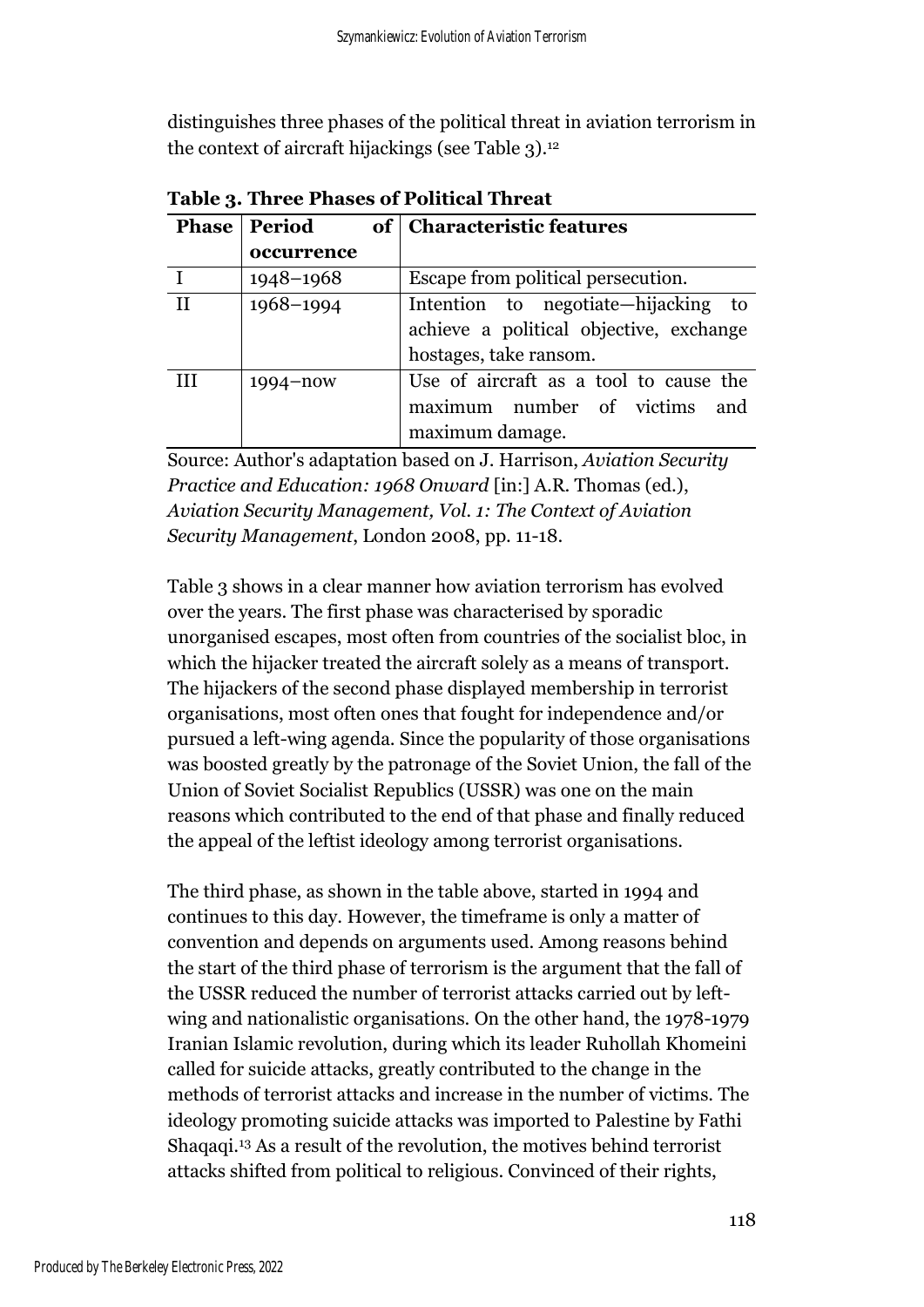religious fanatics began using aircraft as a tool to cause the maximum number of victims and maximum damage. In the years that followed, attacks on civil aviation became increasingly brutal, with the peak on September 11, 2001, when, for the first time ever after, aircraft were hijacked by suicide attackers and used as live bombs (the aeroplanes involved were in service with American Airlines and United Airlines). It can also be said that under the influence of the said revolution, aircraft became not only a target but also a potential tool of attack.

# Aviation Terrorism Targeting Ground Facilities of Civil Aviation as Illustrated by the Example of El Al

The first terrorist attack to take place at an airport happened in Munich in 1970 and targeted El Al passengers travelling by coach—three PFLP fighters opened fire at the passengers, killing one and wounding 11.<sup>14</sup> The latest attack took place in Bourgas, Bulgaria, on July 18, 2012—it has also been the only suicide attack on passengers of the Israeli airline to date.<sup>15</sup> In accordance with the sources used to create the tables contained in the work, in the last 50 years, there have been 33 attacks on elements of ground infrastructure which targeted El Al—offices, staff and cabin crew on the way or from the airport, passengers at the airport, cargo terminal. Twenty of those attacks were on offices outside airports; three attacks targeted personnel; nine attacks targeted passengers at airports—including seven in a terminal and two on a coach; and one attack was on a cargo terminal. In the attacks on offices, IEDs were used on 17 occasions, while in three cases no information was provided on the tool of attack. No person was killed in all the attacks on offices, while five were wounded, although 17 attacks on offices were considered as successful. From the perspective of the security system, a successful attack with the use of an IED is considered an attack that resulted in an explosion, regardless of the number of casualties and the size of the damage. Passengers in an airport's landside area (terminal and coaches in the parking lot) account for the second most frequent target of attacks, and all such attacks were considered successful. Fire arms were the preferred tool of attack, with six such attacks reported, in which 28 people died and 157 were wounded, and 5 terrorists were killed. On one occasion, an IED was planted wounding 13 people. There was one suicide IED attack, in which 6 people died and 30 were wounded, and one terrorist was killed. In total, attacks on EL Al's ground infrastructure resulted in 38 victims, 217 wounded and six terrorists killed.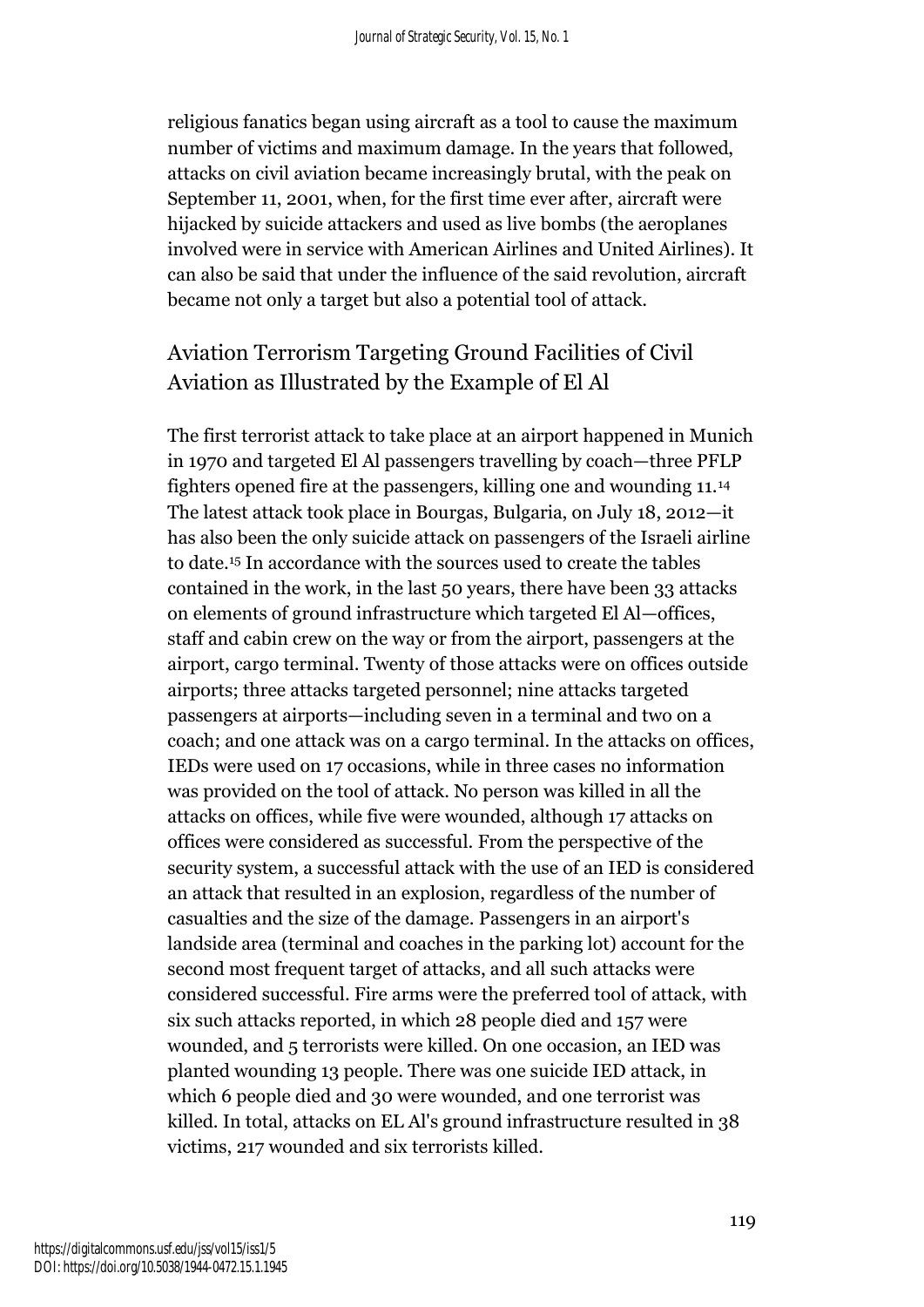#### Discussion

In the case of hijackings of El Al aircraft, which fell within the second phase of the political threat, the only successful hijacking took place in 1968, which shows how quickly and effectively Israel responded to the new type of threat. Since the last hijacking attempt took place in 2002, it is unclear whether one can refer to the third phase of the political threat in the case of El Al. However, considering the present denomination of religiously-motivated terrorism and the popularity of suicide attacks, El Al's security system is focused also on preventing the most serious forms of attacks on board aircraft, such as explosion of an IED planted on board, a suicide attack in flight and use of an aeroplane as a live bomb. In this case, the simultaneous attack of September 11, 2001, represented the peak moment for civil aviation terrorism. After that date, a number of security enhancements were introduced, including linking passengers with hold baggage, enhanced security checks and 100% baggage control, additional checks of cargo and mail, installation of cockpit doors and the obligation to ensure uninterrupted contact between aircraft and ground personnel. <sup>16</sup> cannot rule out that aircraft hijackings driven by the motives characteristic of the first and second phases will take place, but they are highly unlikely due to the difficulty of mounting such an attack today because of the increased number of safeguards and security measures. One must also note the shift in the target of attacks from aircraft to airport infrastructure, for example attacks on the landside, which is a result of the ever more enhanced security systems focused on aircraft with the crew and passengers on board. Naturally, the holistic aspect of civil aviation security rests on three pillars:

- 1. Protection of aircraft (including protection against attacks from the outside and inside of the aircraft);
- 2. Protection of airports;
- 3. Protection of air traffic—encompassing protection of facilities, personnel, and operational data, including cybersecurity and protection of means of communications vital to air traffic management. 17

However, the philosophy of civil aviation security is dominated by the concept of treating aircraft with the crew and passengers on board as the core element of security—which results from the nature of the first attacks, for example, the hijacking of the aircraft in flight with the crew and passengers on board, and the fact that security systems are most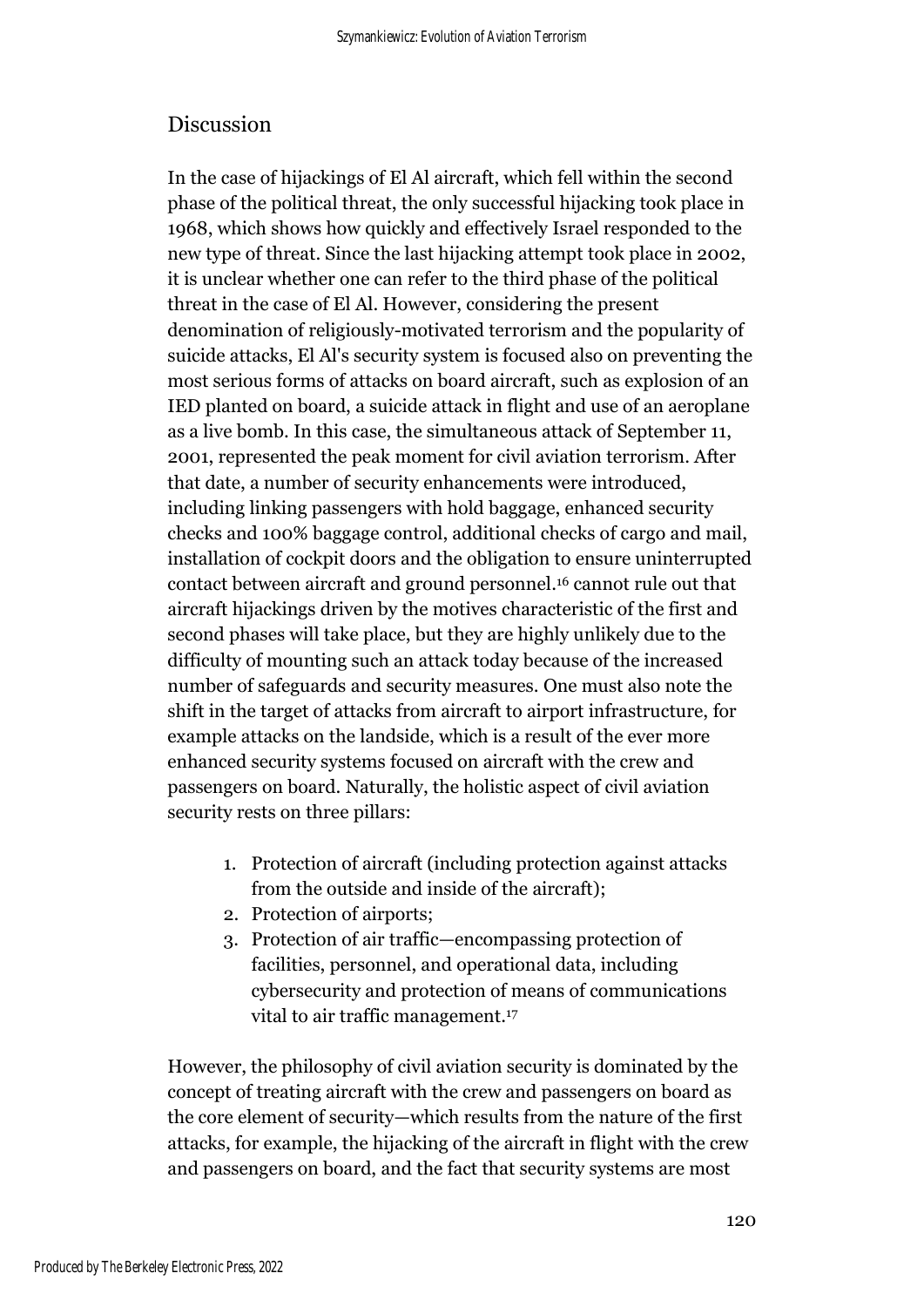often designed on a reactive basis. For this reason, one of the negative effects of the evolution of aviation terrorism is the introduction of further elements of security system that limit the freedom of passengers. Another negative trend is the use of increasingly brutal methods on the side of terrorists.

In case of attacks on ground elements of civil aviation infrastructure, the landside area is particularly vulnerable. <sup>18</sup> In 1980-2003, airports accounted for one third of attacks on aviation elements. <sup>19</sup> At present, the greatest threat is attributed to IED attacks, with suicide IED attacks in terminals and parking lot areas being particularly dangerous.<sup>20</sup> As it can be seen in Table 1, there are two distinct periods characterised by different levels of brutality of the attacks. In 1970-1985, one could see a low fatality rate, particularly in the case of IED attacks on offices. In that period, the anti-Israel terrorism was dominated by nationalistic and leftist organisations, which is in line with Rapaport's concept of the third wave of terrorism.<sup>21</sup> IED attacks on offices which brought no killed or wounded show clearly that the terrorist organisations intended to attract the public attention to their cause rather than to deal the maximum damage—as this type of terrorism served primarily as a method of negotiations and a means of communicating messages.

The period of increased brutality started on 27 December 1985 with attacks in Rome and Vienna, in which a total of 20 people died and 109 were wounded, accounting for 43 percentage of all fatalities and 41 percentage of all wounded reported in all 52 attacks on El Al. A total of seven member of the Abu Nidal Organization took part in the attacks, of whom four were killed (57 percentage of all terrorists killed) and one was wounded (50 percentage of all terrorists wounded). The two simultaneous attacks marked the entry of aviation terrorism targeted against El Al in the fourth wave of contemporary terrorism, which is supported not only by an increased number of victims, but also the terrorist mindset whereby the perpetrators were increasingly often ready to die in the attack. That mindset was motivated by the departure from the nationalistic ideology towards religiously-inspired terrorism, as is illustrated by the Fatah attack on the passenger terminal in Madrid in 1986, in which an IED explosion wounded 13 people. The last element of the present evolution of aviation terrorism, as shown by the example of El Al, was the first suicide attack in 2012 which came with the third wave of jihadism.<sup>22</sup>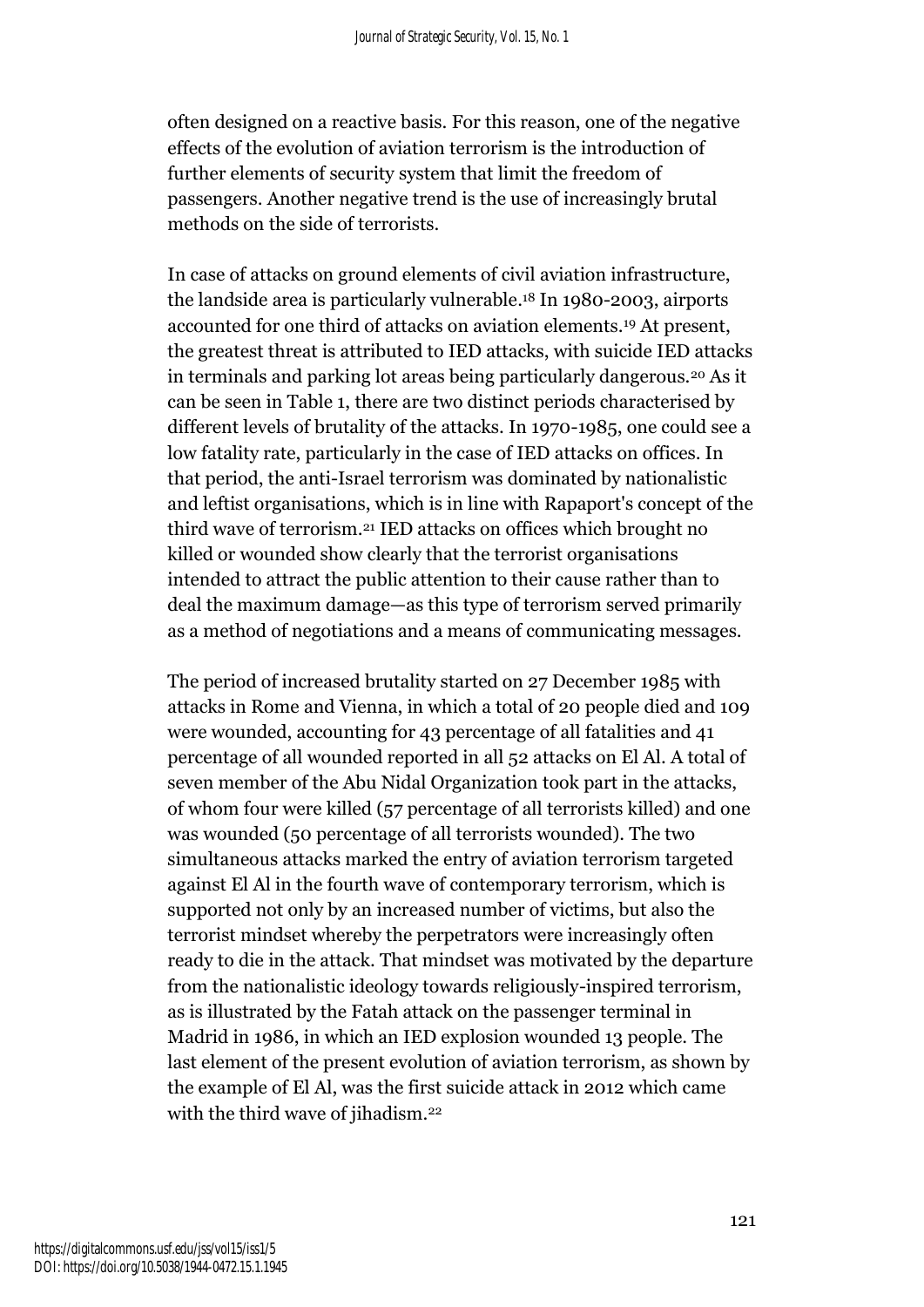The evolution of aviation terrorism involves also changes in potential targets of attacks. Paradoxically, each successive attack could contribute to improving civil aviation security and hindering similar attacks in the future. This situation made, and still makes, terrorists seek ever new methods, tools, and targets of their attacks. Also, the expansion of the list of potential targets came as part of the ideological transformations and shift from the political to religious motivation. Politically-motivated terrorists, who wanted to attract the public attention to their cause, perceived aircraft as the most attractive target, whereas an attack in a passenger terminal would not be as effective, for those types of attacks were intended to achieve intimidation and publicity rather than cause deaths and damage. On the other hand, religious fanatics—who have different motives (for example, maximum deaths and damage) and do not have as easy access to aircraft as their predecessors due to continuous security enhancements—are more eager to attack targets other than the increasingly better protected aircraft.

Aircraft with the crew and passengers on board is the core element of the current philosophy of civil aviation security. Naturally, great importance is attached to protection of every civil aviation element, as due to the continuous technological development, changing motivations and modus operandi only sky is the limit for potential contemporary terrorists. Furthermore, an airport is a part of critical infrastructure, although it must be noted that most critical infrastructure elements are located in operational or restricted zones, which makes them better protected. Indeed, with its general accessibility, the landside zone is the easiest area to attack due to difficulties in ensuring the appropriate level of protection, which effectively can be achieved mainly by surveillance and monitoring. 23 Despite the shift in the attitude to designing security systems from reactive to proactive, towards anticipation of potential threats, the risk of attack cannot be eliminated completely. The picture of the evolution of aviation terrorism in terms of targets of attacks is not limited only to the transition from politically-motivated to religiously-motivated terrorism. At present, no motive can be ruled out, although the religious motivation is prevalent. Considering the easy accessibility of the landside zone, where there are many people, it is an attractive target for terrorist who want to cause many victims, which is part of the concept of postmodern terrorism.<sup>24</sup>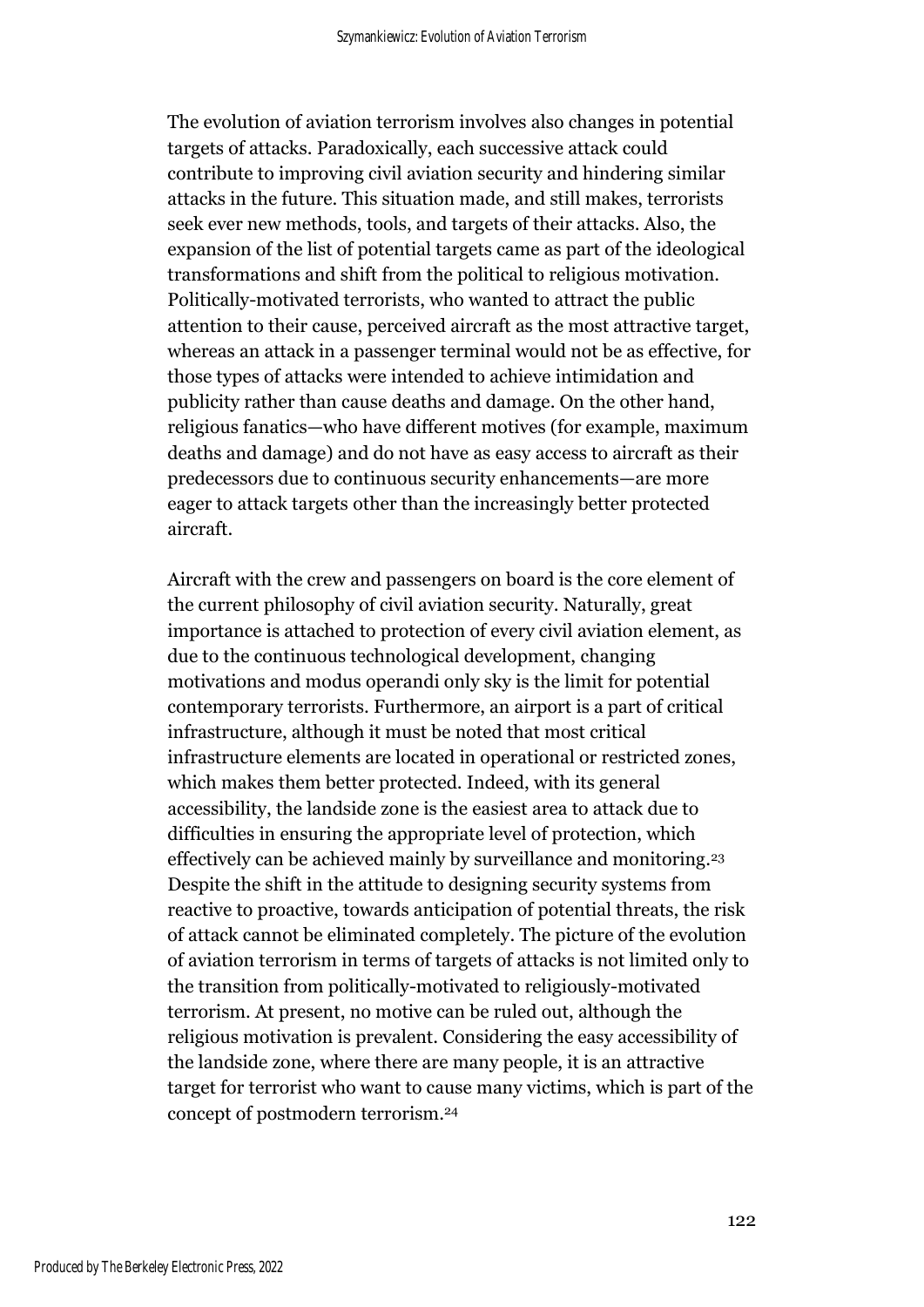### Conclusions

The example of terrorism against the El Al lines gives us a historical overview of almost all methods of attacks against civil aviation, considering changes in the ideological motivation of terrorists and the attack methods used. In summary, one can see a clear process of evolution of aviation terrorism over the years which is characterised by changes in methods and motivations of terrorists. The shift from politically-motivated terrorism to religious motivations is particularly notable. At its beginning, aviation terrorism was associated with aircraft hijackings where the only threat was the threat of violence by the hijacker or hijackers who used the aircraft to escape. Subsequently, hijackings involved threats of violence issued by people who had sufficient means to destroy the aeroplane or kill the passengers and crew, and who treated hijackings as a means of communicating information and attracting public attention. It its third phase, aviation terrorism is accompanied by the intention to cause maximum damage, which underlines the departure of terrorism from being a means of communication towards being a tool of combat. A similar trend can be seen in the case of attacks on ground aviation facilities, where the shift in terms of targets does not result only from ideological changes, but also from the level of protection which makes terrorists seek more accessible targets of their attacks.

The advent of religiously-motivated terrorism made aircraft a tool for causing maximum victims and damage, which is confirmed by the increasing brutality of attacks raised by the author in the hypothesis. Furthermore, changes in aviation terrorism—both on the side of terrorists and civil aviation safety and security agencies—entailed a shift in potential targets of attacks from hardly accessible aircraft to virtually any element of civil aviation infrastructure, where the landside zone is most vulnerable due to its attractiveness and ease of attack. However, this does not mean that aircraft are no longer potential targets—in this case, IED sabotage in flight or attempts to use aircraft as live bombs represent the most dangerous methods of attack. It would be optimistic and unrealistic to say that the evolution of aviation terrorism discussed in this article is over. The process is far from complete, and its future shape cannot be predicted precisely.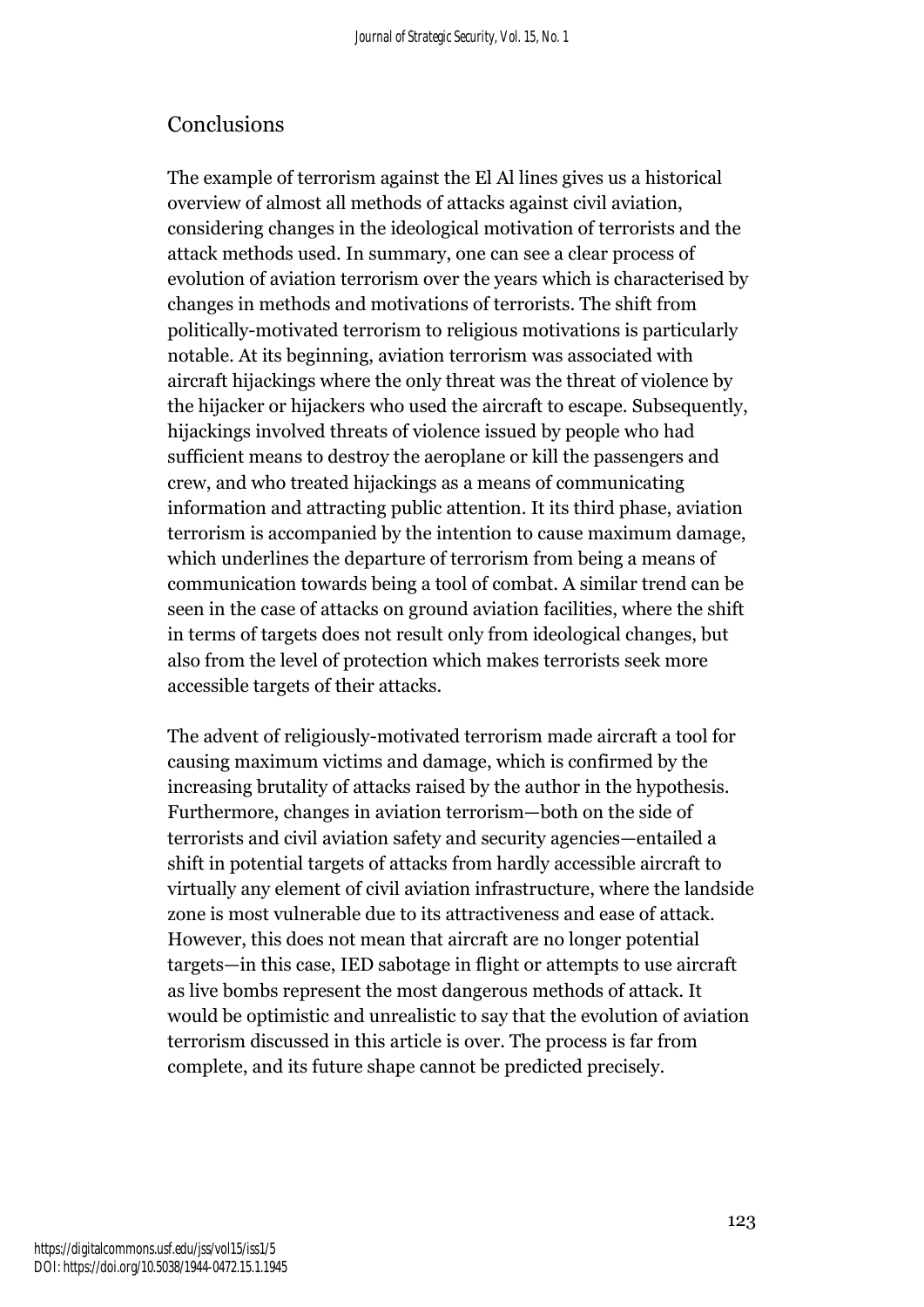### Endnotes

- <sup>1</sup> International Civil Aviation Organization, *Annex 17 to the Convention on International Civil Aviation. Security. Safeguarding International Civil Aviation Against Acts of Unlawful Interference*, Tenth Edition, April 2017.
- <sup>2</sup> Adrian Siadkowski, "*A Method of Analysis of Acts of Unlawful Interference in Civil Aviation*," *Przegląd Strategiczny*, no 7, (2014): 169, https://repozytorium.amu.edu.pl/bitstream/10593/22172/1/Adrian%20Siadkowsk i%20A%20Method%20of%20Analysis%20of%20Acts%20of%20Unlawful%20Inter ference%20in%20Civil%20Aviation.pdf.
- <sup>3</sup> Global Terrorism Database https://www.start.umd.edu/gtd/., Michael Whine, "*Terrorist Incidents Against Jewish Communities and Israeli Citizens Abroad, 1968–2003*," International Institute for Counter-Terrorism, December 20, 2003, https://www.ict.org.il/Article/893/Terrorist-Incidents-against-Jewish-Communities-and-Israeli-Citizens-Abroad-1968-2003#gsc.tab=0]., Hillei Avihai, "*Chronology of Aviation Terrorism: 1968–2004*,": Unpublished manuscripts.
- <sup>4</sup> Jacques Duchesneau, Maxime Langlois, "*Airport Attacks: The critical role airports can play in combatting terrorism*," *Journal of Airport Management*, vol 11, no. 4, (Autumn/Fall 2017): 343,
- https://www.henrystewartpublications.com/sites/default/files/JAMLanglois.pdf.
- <sup>5</sup> Global Terrorism Database https://www.start.umd.edu/gtd/.
- <sup>6</sup> Tomasz Aleksandrowicz, "Postępowy rozwój prawa międzynarodowego a bezpieczeństwo międzynarodowego lotnictwa cywilnego," [Progressive Development of International Law and the Safety of International Civil Aviation] in *50 lat konwencji tokijskiej – bezpieczeństwo żeglugi lotniczej z perspektywy przestrzeni powietrznej i kosmicznej* [50 Years of the Tokyo Convention - Air Navigation Safety from an Air and Space Perspective], ed. Z. Galicki, K. Myszona-Kostrzewa (Warszawa: Stowarzyszenie Absolwentów WPiA UW, 2014), 49-50.
- <sup>7</sup> Edward McWhinney, *The Illegal Diversion of Aircraft and International Law* (Leiden: Sijthoff, 1975) 8-14.
- <sup>8</sup> Radosław Wolniak, "*Aviation Terrorism and Its Impact on the Aviation Industry*," *Organisation and Management Series*, no. 134, (2019): 297, http://dx.doi.org/10.29119/1641-3466.2019.134.23.
- <sup>9</sup> Łukasz Szymankiewicz, *Terroryzm lotniczy wobec Izraela* [Aviation Terrorism Against Israel] (Warszawa: Difin 2019), 94.
- <sup>10</sup> Jan Laskowski, "*Terroryzm lotniczy – charakterystyka zjawiska*," [Aviation Terrorism - Characteristics of the Phenomenon] *Studia Humanistyczno-Społeczne*, vol. 7, (2013): 146.
- <sup>11</sup> Alex P. Schmidt, Janny de Graff, *Violence as Communication: Insurgent Terrorism and the Western News Media*, (London: Sage, 1982), 32.
- <sup>12</sup> John Harrison, "Aviation Security Practice and Education: 1968 Onward," in *Aviation Security Management, Vol. 1: The Context of Aviation Security Management*, ed. Andrew R. Thomas (London: Greenwood, 2008) 11-18.
- <sup>13</sup> Rachel M. Rudolph, "The Islamic Jihad Movement in Palestine: a Wild Card in Palestinian Politics?," in *From Terrorism to Politics*, eds. Anisseh Van Engeland, Rachel M. Rudolph (New York: Routledge, 2016) 101.
- <sup>14</sup> Radosław Wolniak, "*Aviation Terrorism and Its Impact on the Aviation Industry*," *Organisation and Management Series*, no. 134, (2019): 298, http://dx.doi.org/10.29119/1641-3466.2019.134.23.
- <sup>15</sup> "Bulgaria Implicates Hezbollah in July Attack on Israelis," *The New York Times*, February 5, 2013, , https://www.nytimes.com/2013/02/06/world/europe/bulgaria-implicates-
- hezbollah-in-deadly-israeli-bus-blast.html.
- <sup>16</sup> Knut Billing, (2001), "Air transport and Terrorism: How to Enhance Security?," Report. Committee on Economic Affairs and Development, 2001, 2020, https://assembly.coe.int/nw/xml/XRef/X2H-Xref-ViewHTML.asp?FileID=9574&lang=EN.
- $17$  "Aviation Security and Detection Systems Case Study," Center for Strategy & Evaluation Services, , https://ec.europa.eu/home-affairs/sites/default/files/elibrary/documents/policies/security/pdf/aviation\_case\_study\_\_cses\_en.pdf.